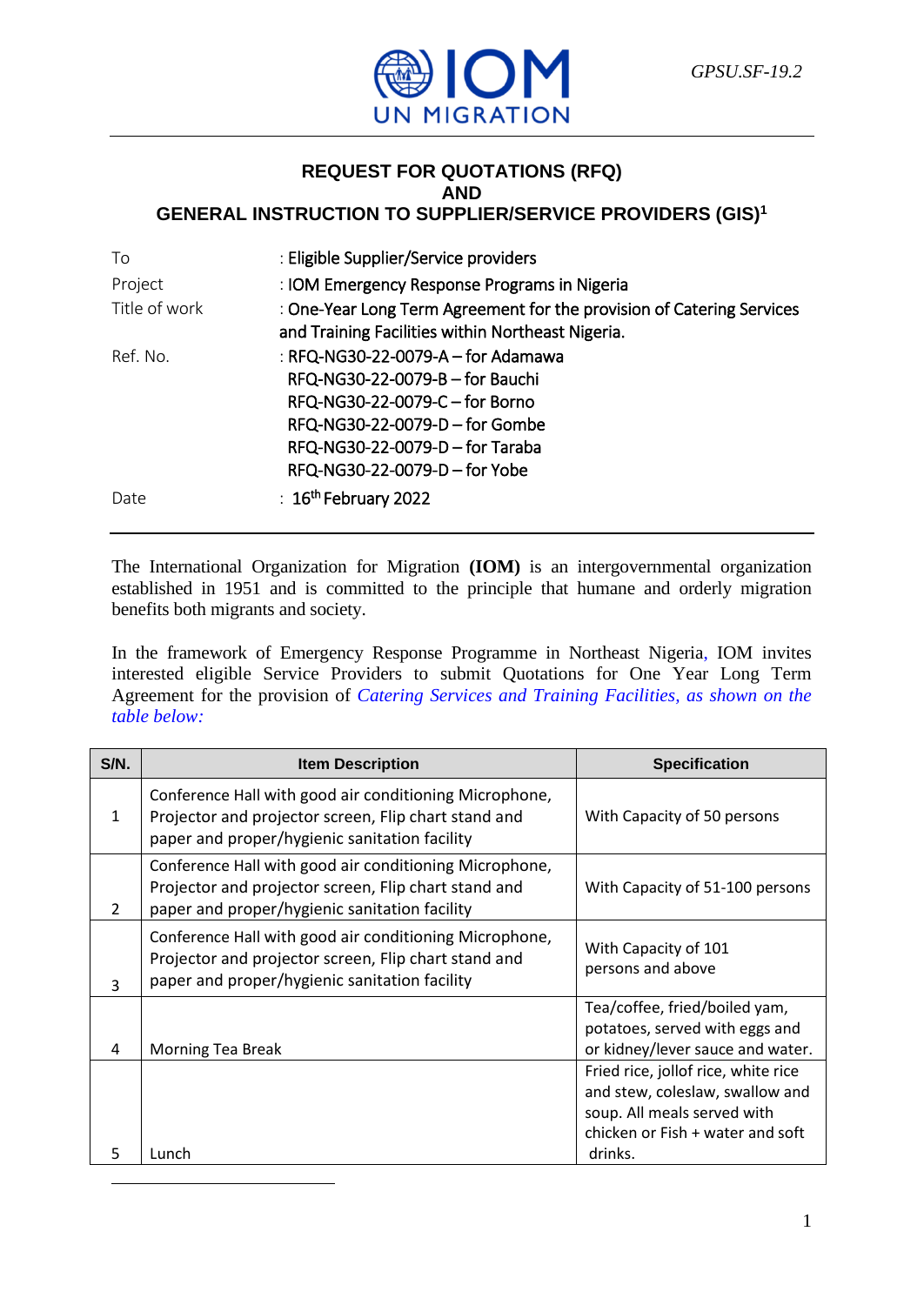|   |                   | Snacks e.g meat pie, fish roll,  |
|---|-------------------|----------------------------------|
|   |                   |                                  |
|   |                   | samosa and cupcakes served       |
|   |                   | with 1-liter juice and water     |
|   |                   | alongside fruits e.g apples (all |
| 6 | Evening tea break | packed in a disposable bag).     |
|   |                   |                                  |

With this RFQ is the GIS which include the Instructions to Service providers, Specifications and administrative requirements that Supplier/service providers will need to follow in order to prepare and submit their quotation for consideration by IOM.

IOM reserves the right to accept or reject any quotation, and to cancel the procurement process and reject all quotations at any time prior to award of Purchase Order or Contract, without thereby incurring any liability to the affected Supplier/Service provider or any obligation to inform the affected Supplier/Service providers of the ground for IOM's action.

## **Report any solicitation or suspected fraud to [OIGIntake@iom.int](mailto:OIGIntake@iom.int) or go to <https://weareallin.iom.int/reports>**

Very truly yours,

IOM Maiduguri Procurement

IOM is encouraging companies to use recycled materials or materials coming from sustainable resources or produced using a technology that has lower ecological footprints.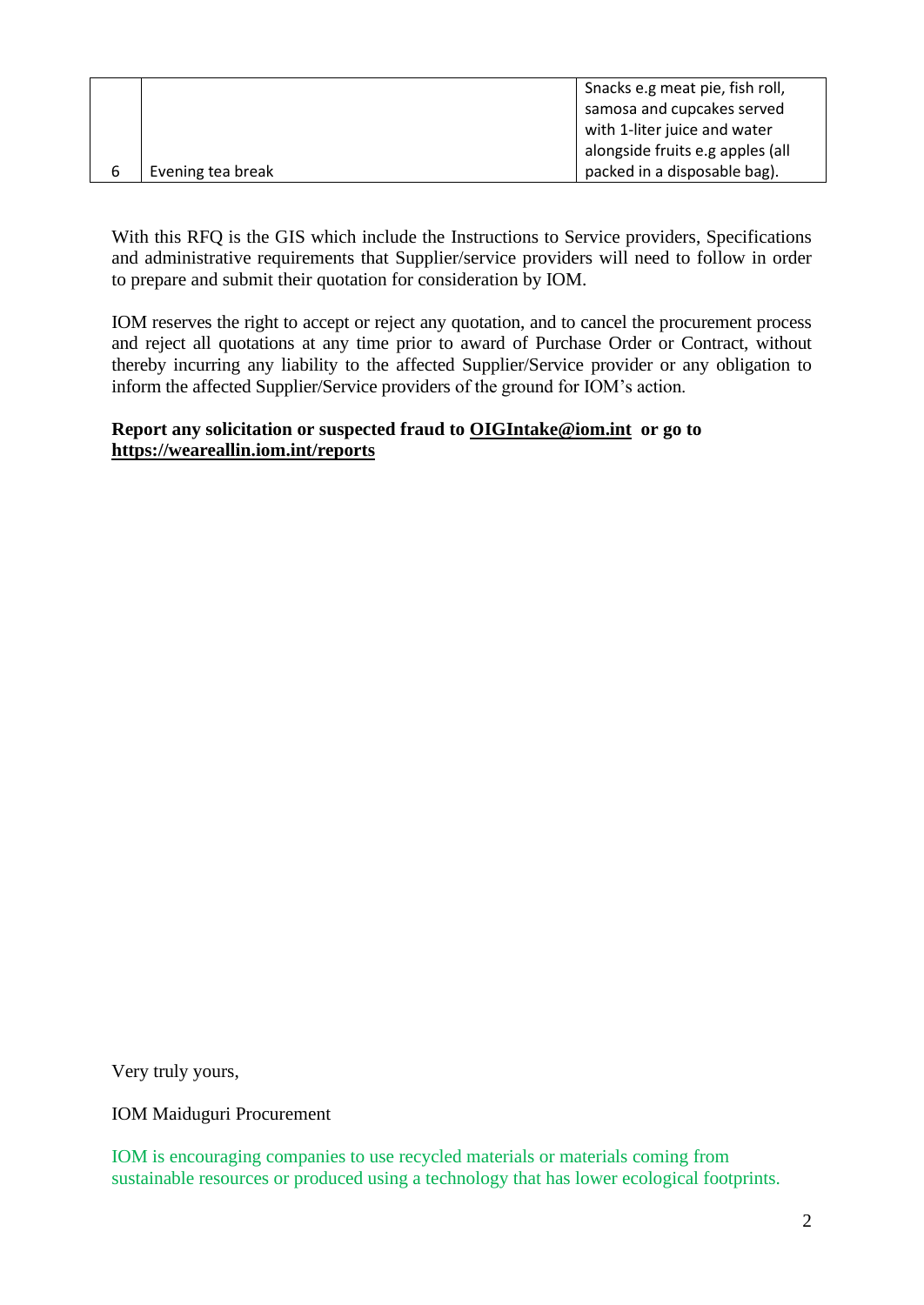## **GENERAL INSTRUCTION TO SERVICE PROVIDERS**

# **1. Description of Goods**

IOM request service providers to submit quotation for the Provision of Catering Services and Training Facilities as shown on the table below:

| S/N.           | <b>Item Description</b>                                                                                                                         | <b>Specification</b>                                                                                                                                                      | Qty                       | <b>Unit Price</b> |
|----------------|-------------------------------------------------------------------------------------------------------------------------------------------------|---------------------------------------------------------------------------------------------------------------------------------------------------------------------------|---------------------------|-------------------|
| $\mathbf{1}$   | Conference Hall with good air conditioning<br>Microphone, Projector, Flip chart stand<br>with paper and proper hygienic sanitation<br>facility. | With Capacity of 50<br>persons.                                                                                                                                           | Per day                   |                   |
| $\overline{2}$ | Conference Hall with good air conditioning<br>Microphone, Projector, Flip chart stand<br>with paper and proper hygienic sanitation<br>facility. | With Capacity of<br>100 persons.                                                                                                                                          | Per day                   |                   |
| 3              | Conference Hall with good air conditioning<br>Microphone, Projector, Flip chart stand<br>with paper and proper hygienic sanitation<br>facility. | With Capacity of<br>150 persons.                                                                                                                                          | Per day                   |                   |
| 4              | Morning Tea Break                                                                                                                               | Tea/coffee,<br>fried/boiled yam,<br>potatoes, served<br>with eggs and or<br>kidney/liver sauce<br>and water.                                                              | Per serving<br>(1 plate)  |                   |
| 5              | Lunch                                                                                                                                           | Fried rice, jollof rice,<br>white rice and stew,<br>coleslaw, swallow<br>and soup. All meals<br>served with chicken<br>or Fish + water and<br>soft drinks                 | Per serving<br>(1 plate)  |                   |
| 6              | Evening tea break                                                                                                                               | Snacks e.g meat pie,<br>fish roll, samosa and<br>cupcakes served<br>with 1-liter juice<br>and water alongside<br>fruits e.g apples (all<br>packed in a<br>disposable bag) | Per serving<br>$(1$ pack) |                   |
|                | <b>Total (NGN)</b>                                                                                                                              |                                                                                                                                                                           |                           |                   |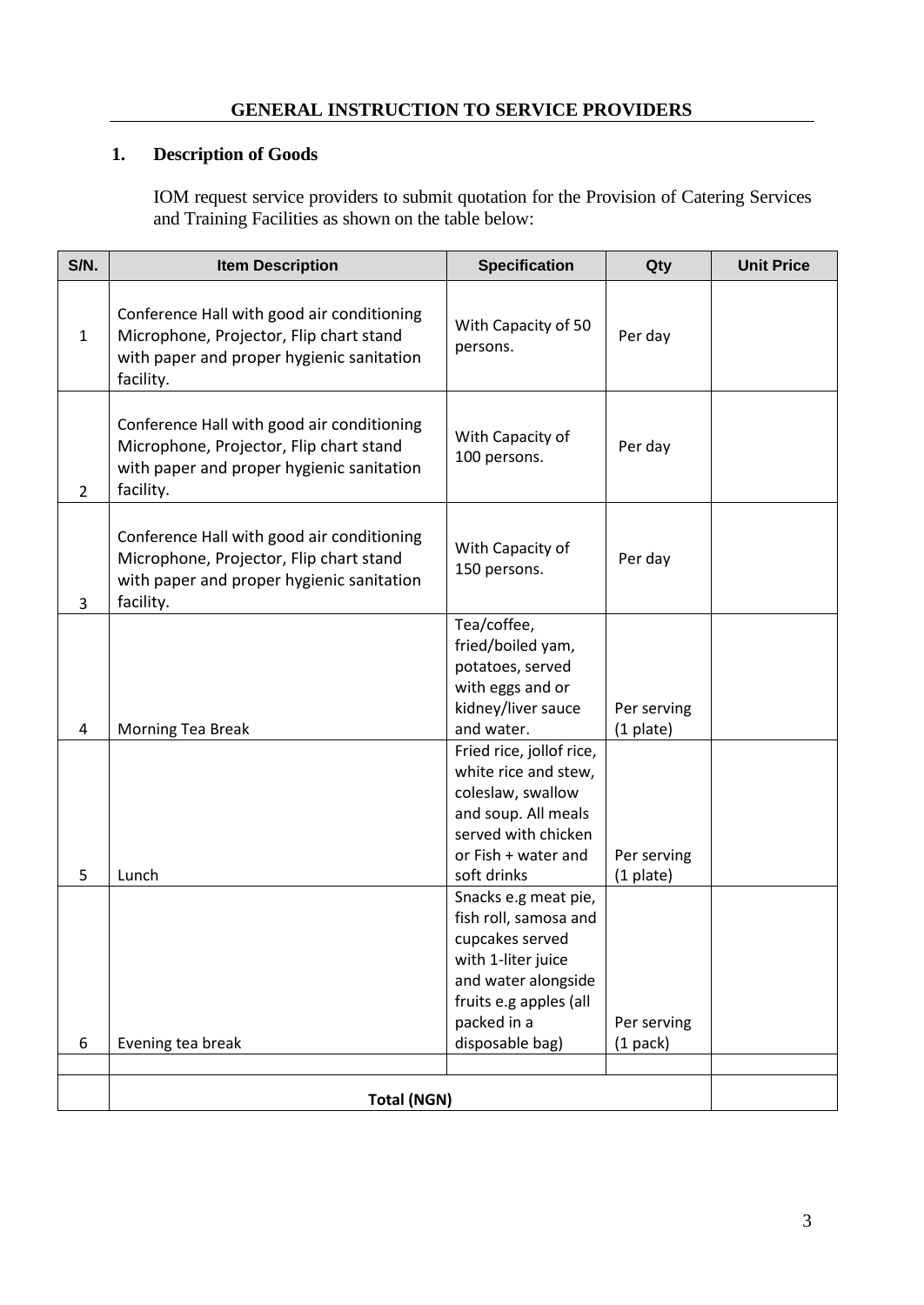# **2. Corrupt, Fraudulent, and Coercive Practices**

IOM requires that all IOM Staff, manufacturers, service providers or distributors, observe the highest standard of ethics during the procurement and execution of all contracts. IOM shall reject any proposal put forward by Supplier/Service providers, or where applicable, terminate their contract, if it is determined that they have engaged in corrupt, fraudulent, collusive or coercive practices. In pursuance of this policy, IOM defines for purposes of this paragraph the terms set forth below as follows:

- Corrupt practice means the offering, giving, receiving or soliciting, directly or indirectly, of any thing of value to influence the action of the Procuring/Contracting Entity in the procurement process or in contract execution;
- Fraudulent practice is any act or omission, including a misrepresentation, that knowingly or recklessly misleads, or attempts to mislead, the Procuring/Contracting Entity in the procurement process or the execution of a contract, to obtain a financial gain or other benefit to avoid an obligation;
- Collusive practice is an undisclosed arrangement between two or more bidders designed to artificially alter the results of the tender procedure to obtain a financial gain or other benefit;
- Coercive practice is impairing or harming, or threatening to impair or harm, directly or indirectly, any participant in the tender process to influence improperly its activities in a procurement process, or affect the execution of a contract

# **3. Conflict of Interest**

All Supplier/Service providers found to have conflicting interests shall be disqualified to participate in the procurement at hand. A Supplier/Service provider may be considered to have conflicting interest under any of the circumstances set forth below:

• A Supplier/Service provider has controlling shareholders in common with another Supplier/Service provider;

- A Supplier/Service provider receives or has received any direct or indirect subsidy from another Supplier/Service provider;
- A Supplier/Service provider has the same representative as that of another Supplier/Service provider for purposes of this quotation;
- A Supplier/Service provider has a relationship, directly or through third parties, that puts them in a position to have access to information about or influence on the Quotation of another or influence the decisions of the Mission/Procuring Entity regarding this quotation process;
- A Supplier/Service provider submits more than one Quotation in this Quotation process;
- A Supplier/Service provider who participated as a consultant in the preparation of the design or technical specifications of the Goods and related services that are subject of this quotation process.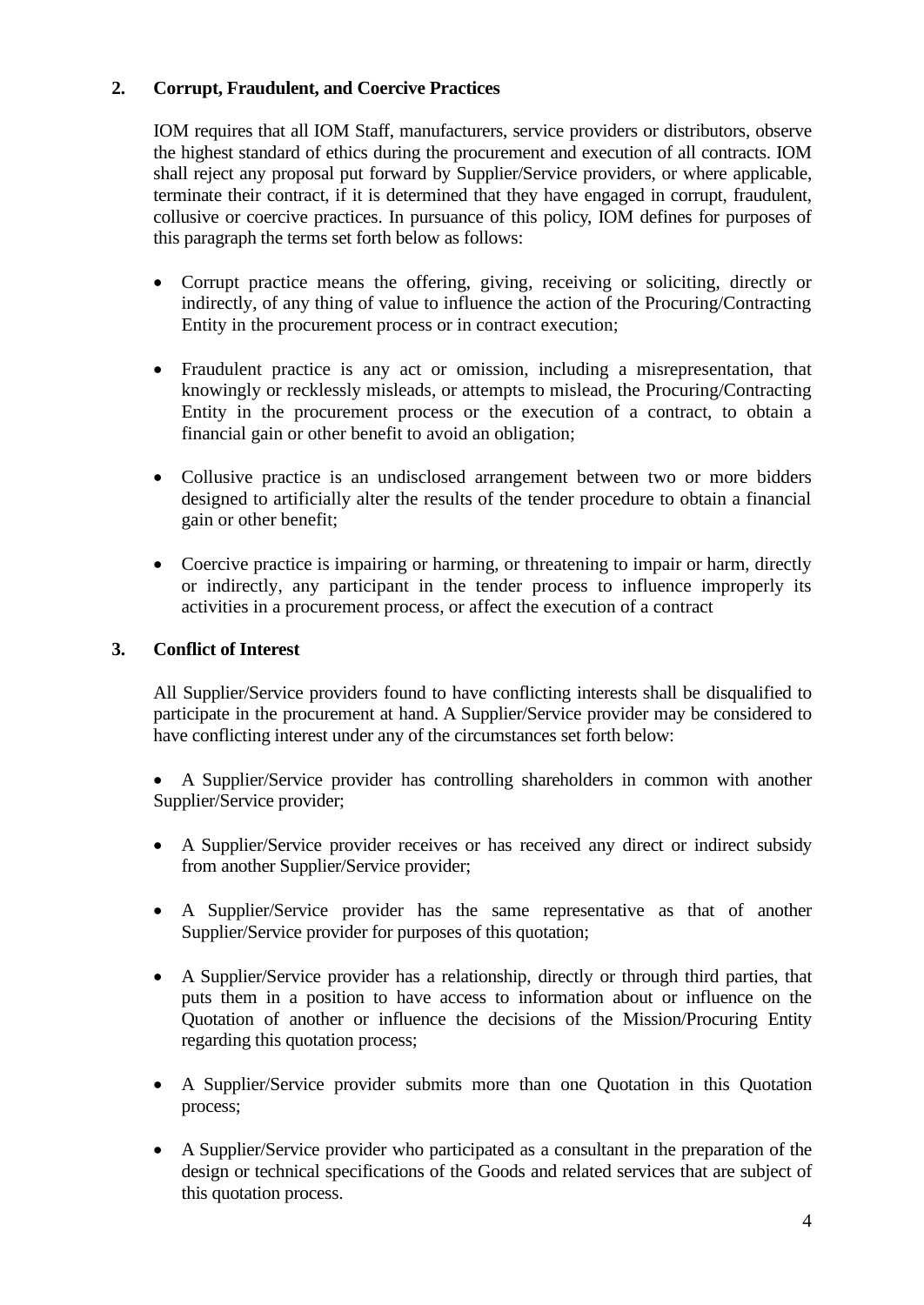# **4. Eligible Supplier/Service providers**

Only Supplier/Service providers that are determined to be qualified shall be considered for award

## **5. Cost of Preparing the Quotation**

The Supplier/Service provider shall bear all costs associated with the preparation and submission of his Quotation and IOM will not in any case be responsible and liable for the costs incurred.

### **6. Errors, omissions, inaccuracies and clarifications**

The documents and forms requested for the purpose of soliciting Quotations shall form part of the Contract; hence care should be taken in completing these documents.

Supplier/Service providers shall not be entitled to base any claims on errors, omissions, or inaccuracies made in the Quotation Documents.

Supplier/Service providers requiring any clarifications on the content of this document may notify the IOM on the following email address.

*To: [iommaiduguritenders@iom.int](mailto:iommaiduguritenders@iom.int) cc: [twardere@iom.int](mailto:twardere@iom.int) and jjella@iom.int*

IOM will respond to any request for clarification received on or before *16:00hrs Friday 4 th March 2022*. Copies of the response including description of the clarification will be given to all Supplier/Service providers who received this General Instruction, without identifying the source of the inquiry.

## **7. Confidentiality and Non-Disclosure**

All information given in writing to or verbally shared with the Supplier/Service provider in connection with this General Instruction is to be treated as strictly confidential. The Supplier/Service provider shall not share or invoke such information to any third party without the prior written approval of IOM. This obligation shall continue after the procurement process has been completed whether or not the Supplier/Service provider is successful.

## **8. IOM's Right to Accept any Quotation and to Reject any and all Quotations**

IOM reserves the right to accept or reject any Quotation, and to cancel the procurement process and reject all Quotations, at any time prior to award of contract, without thereby incurring any liability to the affected Supplier/Service provider/s or any obligation to inform the affected Supplier/Service provider/s of the ground for IOM's action.

## **9. Requirements**

## **9.1 Quotation Documents**

The following shall constitute the Quotation Documents to be submitted by the Supplier/Service providers: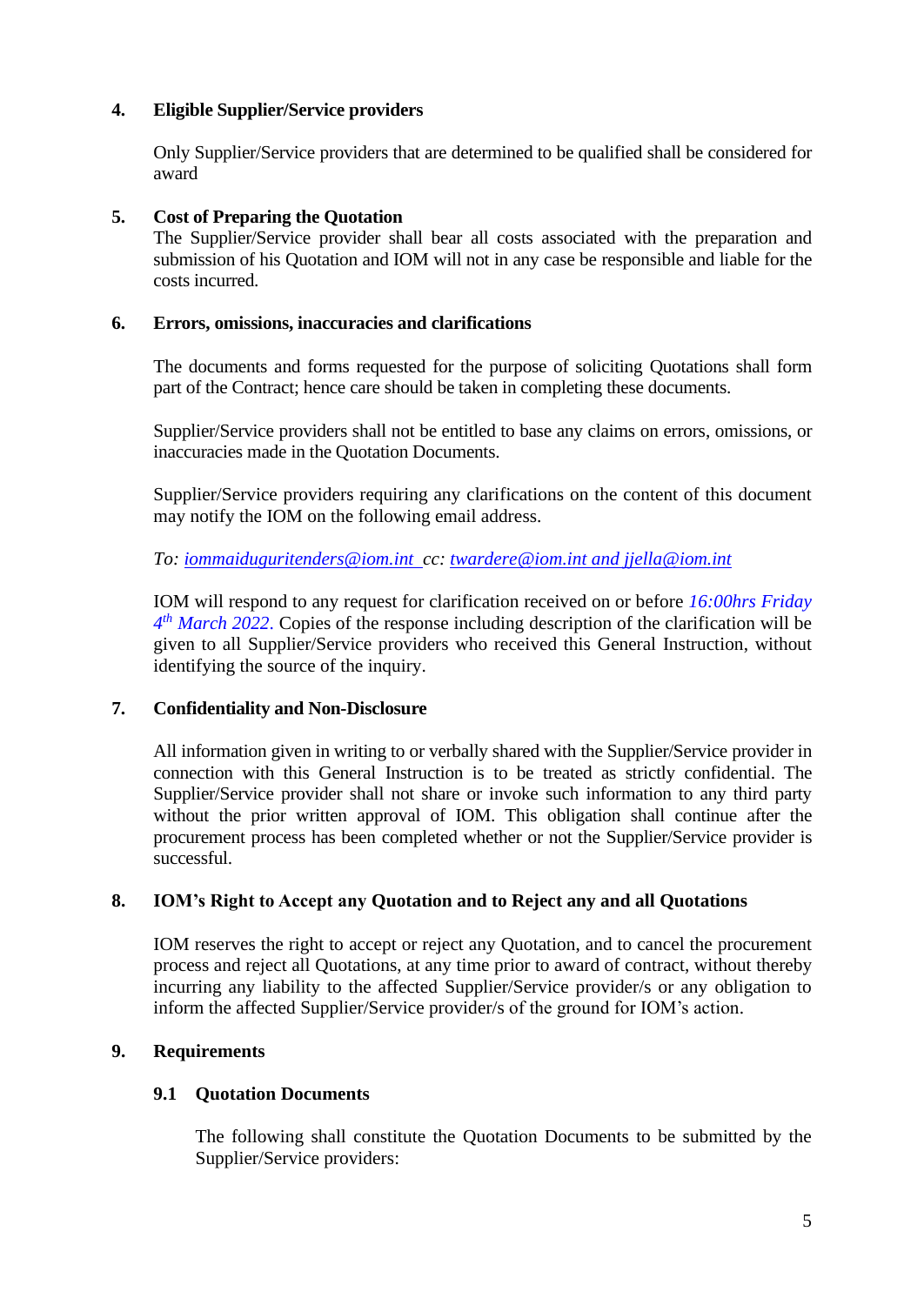a.) Quotation Form (Annex A) on bidders' letterhead

b.) Price Schedule Form (Annex B) on bidders' letterhead

D.) Proforma Contract<sup>2</sup> or PO Standard Terms and Conditions (Annex C)

c.) Vendor Information Sheet (Annex D)

Supplier/Service providers are required to use the forms provided as Annexes in this document.

# **9.2 Quotation Form**

The Quotation Form (Annex A) and other required documents shall be duly signed and accomplished and typewritten or written in indelible ink and must be in bidders' letterhead. Any correction made to the prices, rates or to any other information shall be rewritten in indelible ink and initialed by the person signing the Quotation Form.

The language of the Quotation shall be in *English* and prices shall be quoted in Nigeria Naira, exclusive of VAT.

Prices quoted by the Supplier/Service provider shall be fixed during Supplier/Service provider performance of the contract and not subject to price escalation and variation on any account, unless otherwise approved by IOM. A submitted quotation with an adjustable price quotation will be treated as nonresponsive and will be rejected.

# **9.3 Validity of Quotation Price**

The Quotation shall remain valid for a minimum period of *13 months*, after the deadline for submission.

In exceptional circumstances, prior to expiry of the period of validity of quotations, IOM may request that the Supplier/Service providers extend the period of validity for a specified additional period. The request and the response there to shall be made in writing. A Supplier/Service provider agreeing to the request will not be required or permitted to modify its quotation.

# **9.4 Documents Establishing Supplier/Service provider's Eligibility and Qualification**

The Supplier/Service provider shall furnish, as part of its Quotation, documents establishing the Supplier/Service provider's eligibility to submit Quotation and its qualifications to perform the contract if its Quotation is accepted. The IOM's standard Vendors Information Sheet (Annex D) shall be used for this purpose.

## **10. Submission of Quotation Documents**

Quotation shall be submitted on or before  $18:00$ hrs, 9<sup>th</sup> March 2022 via the following medium:

 $2$  If applicable in lieu of Purchase Order.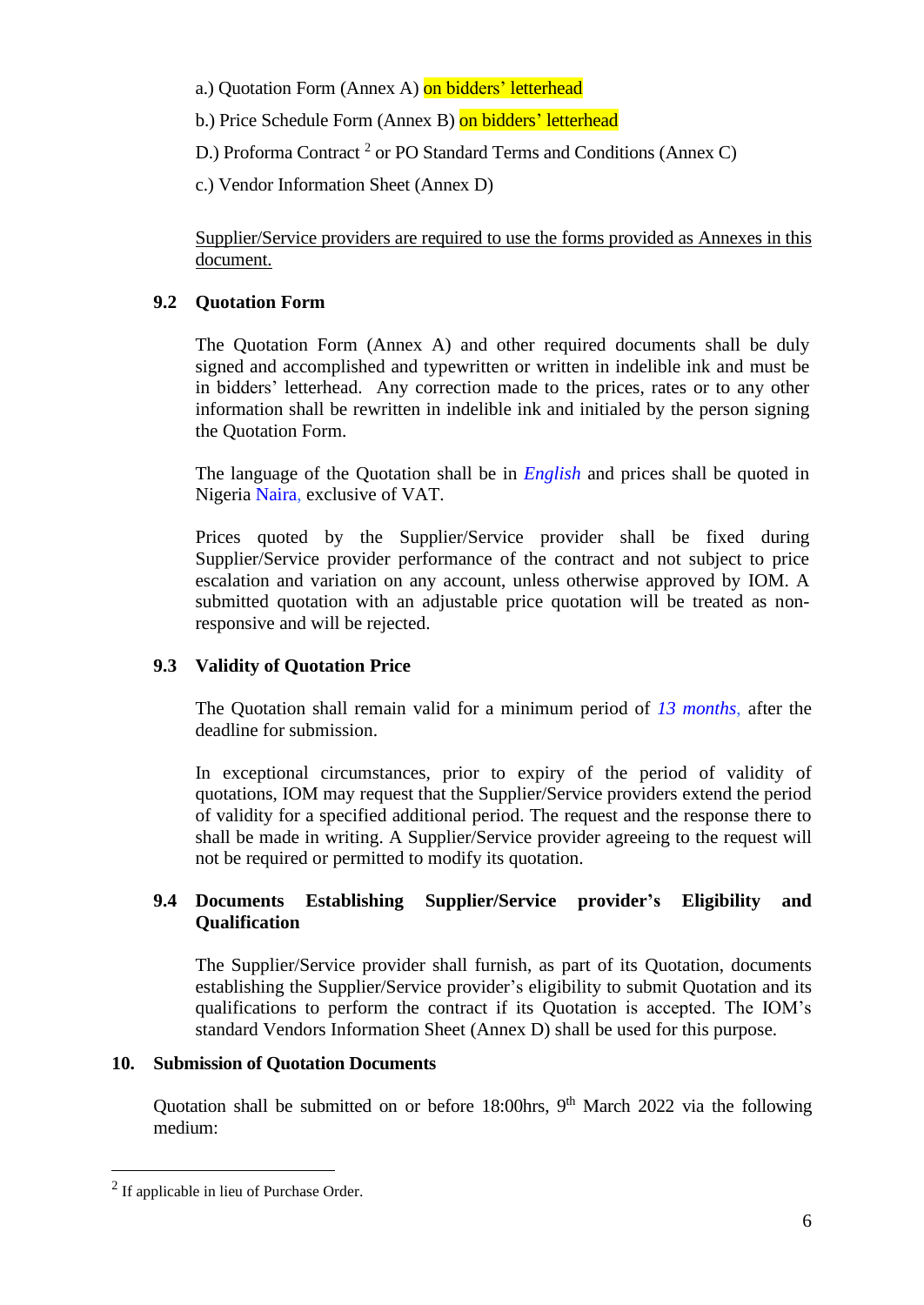- By email to *[iommaiduguribids@iom.int](mailto:iommaiduguribids@iom.int)* or
- Hand delivered to IOM Maiduguri Office at *No. 5 Gombole Road off Giwa Barracks, Old GRA, Maiduguri* on or *before 18:00 Hrs 9 th March 2022***.**

Late<sup>3</sup> Quotations will not be accepted.

### **11. Opening of Quotations.**

After the deadline for submission of bids, the opening of Quotations shall be carried out by IOM Bid Evaluation and Award Committee (BEAC).

### **12. Acceptance of Quotations.**

IOM is not bound to take an immediate decision on the acceptability or unacceptability of Quotations at the time of their opening.

### **13. Rejection of Quotations**

Quotation can be rejected for the following reasons:

(a) the Quotation is not presented in accordance with this General Instruction;

(b) the Quotation Form or any document which is part of the Quotation Document is not signed;

(d) the Supplier/Service provider is currently under list of blacklisted Supplier/Service providers;

(e) the Supplier/Service provider offer imposes certain basic conditions unacceptable to IOM

IOM is not bound to accept any offer received and reserves the right to waive any minor defect in an offer, provided, however, that such minor defect (i) does not modify the substance of the offer and (ii) does not change the relative ranking of the Supplier/Service providers.

## **14. Evaluation of Quotations**

IOM shall conduct a technical and financial evaluation of the offers per location:

a. Technical Evaluation will be based on the below criteria:

| <b>Criteria</b>                                                                             |                            | <b>Point</b> |
|---------------------------------------------------------------------------------------------|----------------------------|--------------|
|                                                                                             |                            |              |
| 1. Specific experience of the Service Provider relevant to the requested service: Pass/Fail |                            |              |
|                                                                                             |                            |              |
| experience in Northeast $  \Rightarrow 3$ or more<br>Similar                                | similar                    | Pass/Fail    |
| Nigeria in terms of the Scope, Cost and                                                     | services with documented   |              |
| subject matter rendered to UN evidence such as Contracts,                                   |                            |              |
| Agencies and INGOs                                                                          | descriptive reports<br>and |              |
|                                                                                             | Purchase orders from       |              |
|                                                                                             | reputable agencies.        |              |
| 2. General Facility Assessment and Catering Services: Pass/Fail (To be determined during    |                            |              |
| site visit)                                                                                 |                            |              |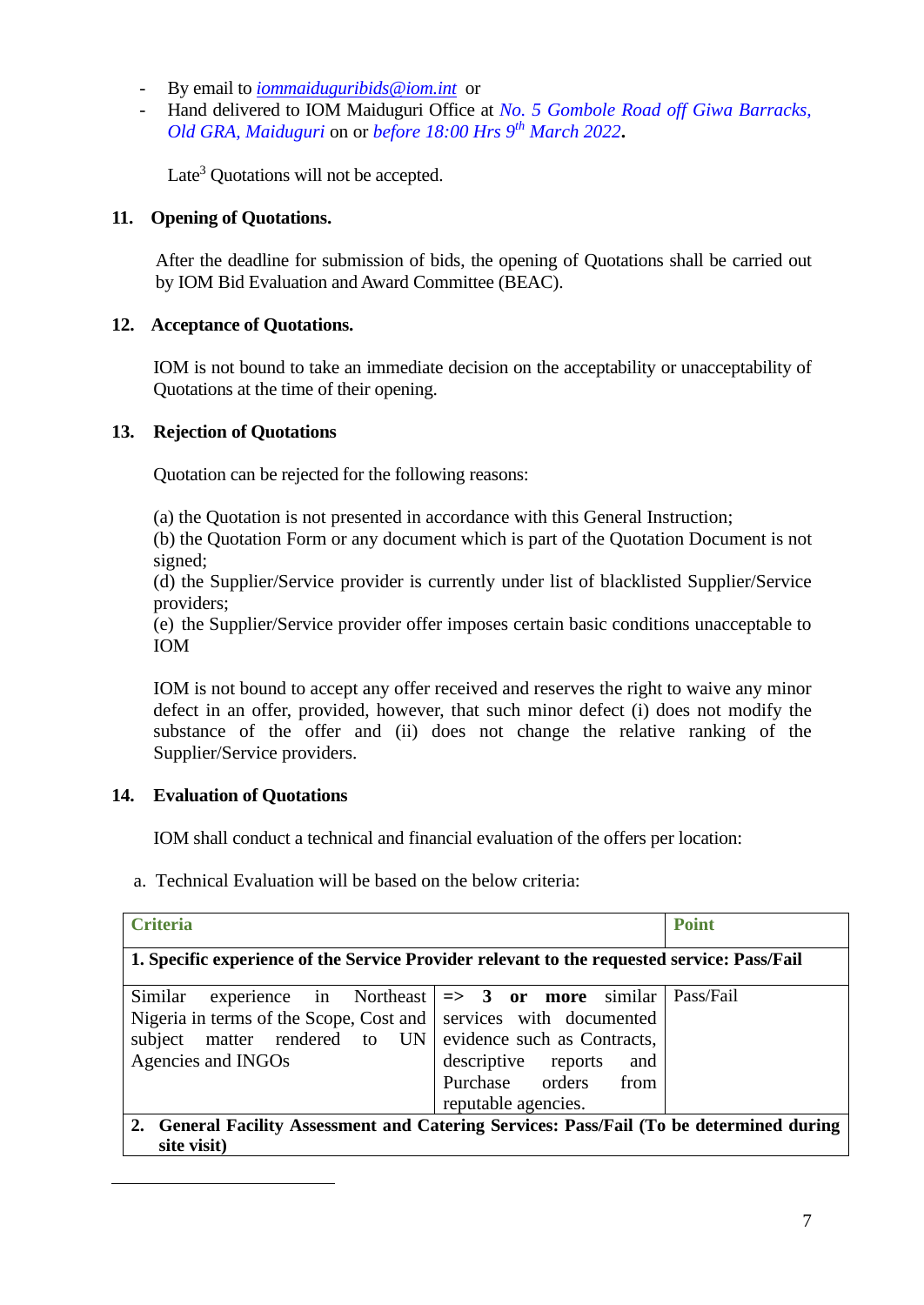| 2.1. Hall Capacity with good<br>air<br>conditioning and sanitation facility. | participants<br>$50 -$<br>150<br>capacity                                                                           | Pass/Fail |
|------------------------------------------------------------------------------|---------------------------------------------------------------------------------------------------------------------|-----------|
| 2.2. Public Address system                                                   | To include: Microphone,<br>Projector and projector<br>screen, Flip chart stand and<br>paper.                        | Pass/Fail |
| 2.3. Catering Services                                                       | Experience in<br>preparing<br>palatable continental/local   Pass/Fail<br>dishes under proper hygienic<br>condition. |           |
| 3. Company Registration Documents: Pass/Fail                                 |                                                                                                                     |           |
| Company profile:                                                             | Company profile should<br>contain the<br>following<br>documents: CAC and Tax<br>remittance certificate.             | Pass/Fail |

b. Financial Evaluation will be based on price.

Arithmetical errors will be corrected on the following basis. If there is a discrepancy between the unit price and the total price that is obtained by multiplying the unit price and quantity, the unit price shall prevail, and the total price shall be corrected. If the Supplier/Service provider does not accept the correction of the errors, its Quotation will be rejected. If there is a discrepancy between words and figures, the amount in words will prevail.

### **15. Post Qualification**

Prior to award, post-qualification will be carried out by IOM to further determine the selected Supplier/Service provider's technical and financial capability to perform the contract. IOM shall verify and validate any documents/information submitted and shall conduct ocular inspection of the training facility.

### **16. Award of Contract**

Maximum of three (3) service providers per state that has submitted the lowest evaluated Price, substantially responsive to the requirements of this General Instruction and who have been determined to be qualified to perform the contract shall be selected and awarded the contract.

IOM shall notify the selected service providers through a Notice of Award. IOM shall also notify in writing, the other Supplier/Service providers who were not selected without disclosing the reason for rejection.

### **17. Delivery Site and Period of Delivery**

The services shall be provided at any of the following locations:

- Adamawa State
- Bauchi State
- Borno State
- Gombe
- Taraba State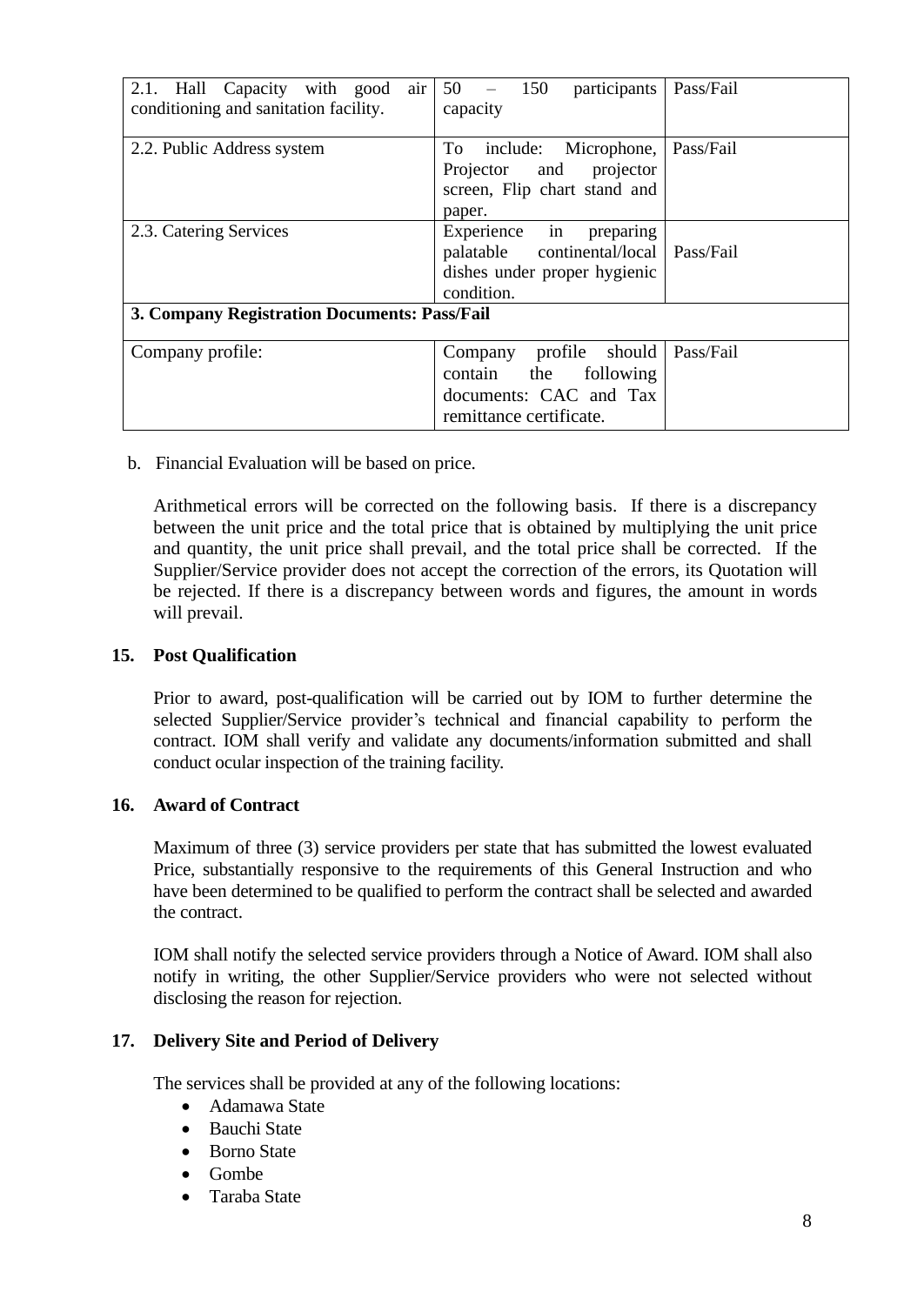• Yobe State

Delivery period shall be as specified by IOM on the Purchase Order.

# **18. Liquidated Damages**

If the service provider fails to deliver any or all of the goods or services within the period specified in Clause 17 above, a penalty payment of 0.1% of the price of the undelivered goods for every day of breach of the delivery schedule by the Supplier/Service provider will be requested.

# **19. Payment**

Payment shall be made only upon IOM's acceptance of the goods and services and upon IOM's receipt of invoice describing the goods and services delivered<sup>4</sup>.

IOM may grant an advance payment equivalent to maximum of 10% of the Contract Amount upon submission of a claim and a Bank Guarantee for the equivalent amount valid until the goods are delivered.

# **20. Warranty**

Warranty shall be quoted based on the standard warranties provided by the manufacturer unless specified in the Technical Specifications of this General Instruction. A Warranty Certificate shall be provided by the Supplier/Service provider.

## **21. Settlement of Dispute**

The United Nations Commission on International Trade Law (UNCITRAL) arbitration rules will apply for any dispute, controversy or claim that will arise in relation to the procurement process.

<sup>4</sup> Insert conditions if progress payment is allowed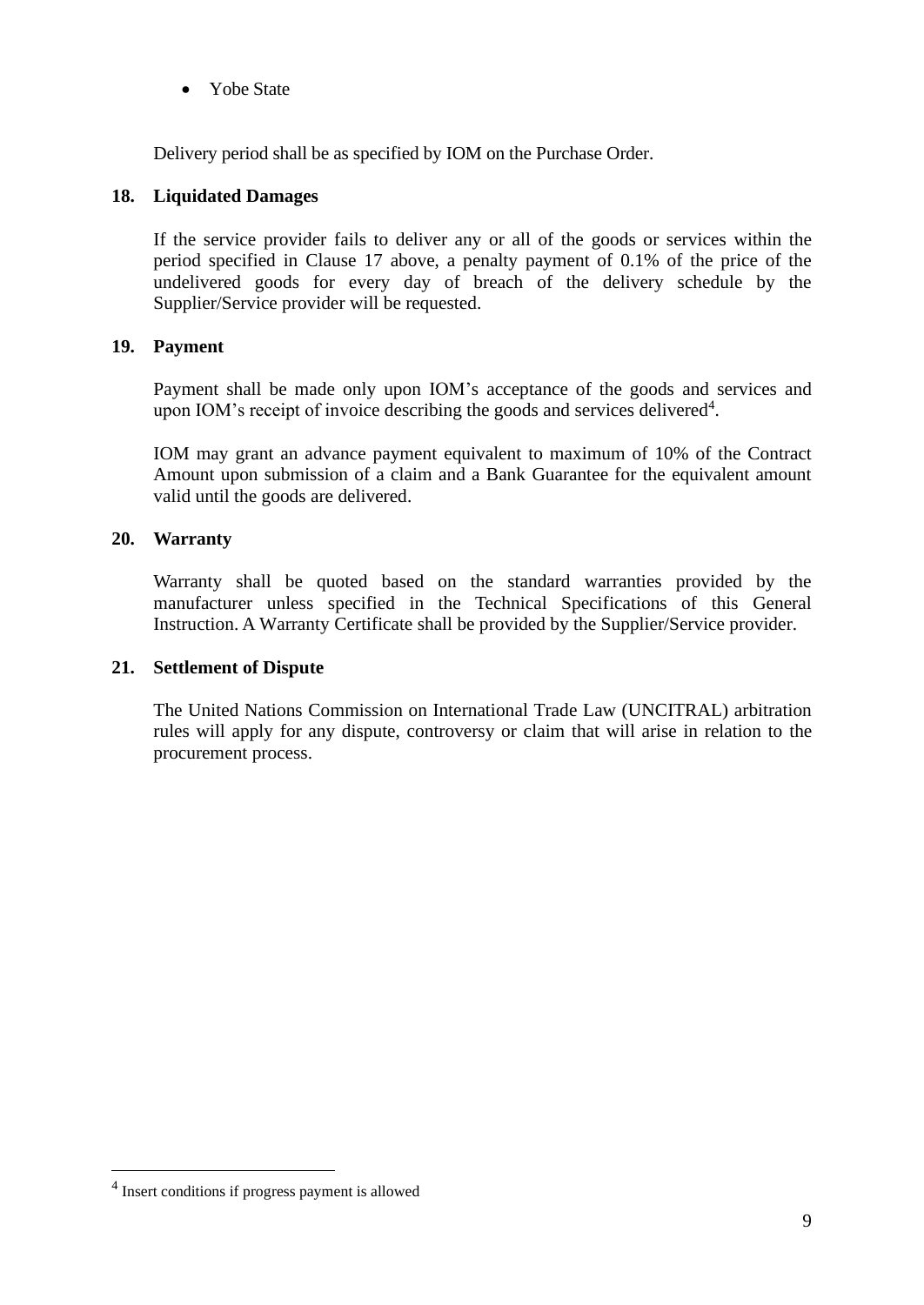### **Annex A (Should be on company letterhead)**

# **QUOTATION FORM**

Date : \_\_\_\_\_\_\_\_\_\_\_\_\_\_\_\_\_\_\_\_\_\_\_

 $To$  :

 $\overline{\phantom{a}}$  , which is a set of the set of the set of the set of the set of the set of the set of the set of the set of the set of the set of the set of the set of the set of the set of the set of the set of the set of th

Having examined the General Instruction for the *One Year Long Term Agreement for the provision of Catering services and Training Facilities*, the receipt of which is hereby duly acknowledge, I, representing *[name of company]* offer to supply and deliver the requested goods in conformity with the General Instruction for the total amount of *[total bid amount in words and figures and currencies]* in accordance with the Price Schedule (Annex B) which is herewith attached and form part of this Quotation.

I undertake if my offer is accepted, to deliver the goods in accordance with the delivery schedule set out in the Price Schedule.

I agree to abide by this Quotation for the Validity Period specified in the General Instruction which may be accepted at any time before the expiration of that period.

Until a formal contract is prepared and executed, this Quotation Form, together with your Notice of Award shall constitute a binding agreement between us.

I hereby certify that this Quotation complies with the requirements stipulated in the General Instruction.

Dated this day of 20

*[signature over printed name] [in the capacity of]*

\_\_\_\_\_\_\_\_\_\_\_\_\_\_\_\_\_\_\_\_\_\_\_\_ \_\_\_\_\_\_\_\_\_\_\_\_\_\_\_\_\_\_\_\_\_\_\_\_\_\_\_\_\_\_\_\_

Duly authorized to sign Quotation for and on behalf of

\_\_\_\_\_\_\_\_\_\_\_\_\_\_\_\_\_\_\_\_\_\_\_\_\_\_\_\_\_\_\_\_\_\_\_\_ [*name of company*]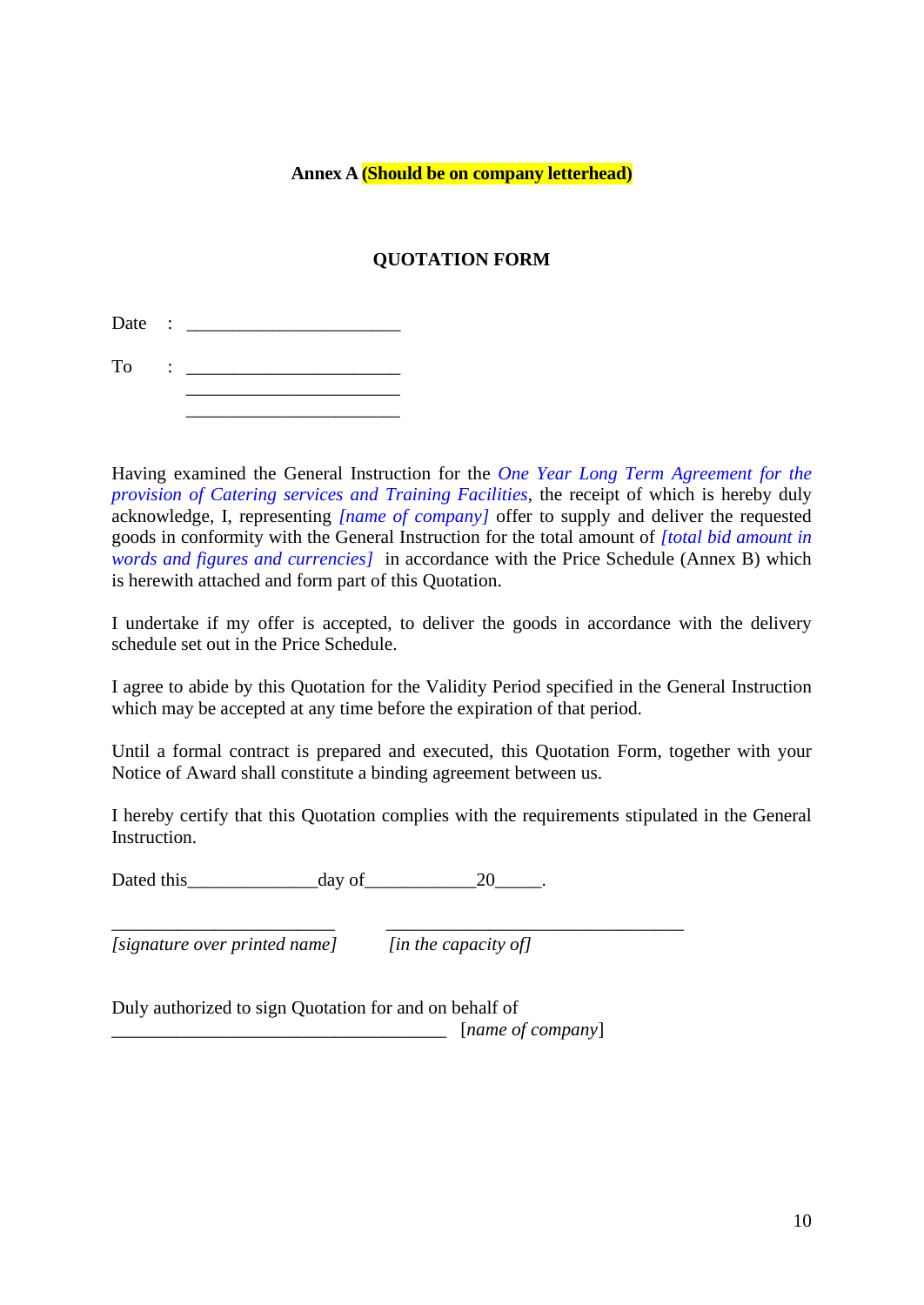### **Annex B**

# **PRICE SCHEDULE FORM (Should be on bidders'letterhead)**

**PROJECT TITLE: Provision of Catering Services and Training Facilities LOCATION: Adamawa, Bauchi, Borno, Gombe, Taraba, Yobe REF NO.: \_\_\_\_\_\_\_\_\_\_\_\_\_\_\_\_\_\_\_\_\_\_\_\_\_\_\_\_** 

| <b>ITEM</b><br>NO. | <b>ITEM DESCRIPTION</b> | <b>QUANTITY   UNIT</b> | <b>UNIT</b><br><b>PRICE</b> | <b>DELIVERY</b><br><b>SCHEDULE</b> |  |
|--------------------|-------------------------|------------------------|-----------------------------|------------------------------------|--|
|                    |                         |                        |                             |                                    |  |
|                    |                         |                        |                             |                                    |  |
|                    |                         |                        |                             |                                    |  |
|                    |                         |                        |                             |                                    |  |
|                    |                         |                        |                             |                                    |  |
|                    |                         |                        |                             |                                    |  |
|                    |                         |                        |                             |                                    |  |
|                    |                         |                        |                             |                                    |  |
|                    |                         |                        |                             |                                    |  |
| <b>TOTAL</b>       |                         |                        |                             |                                    |  |

Supplier/Service provider authorized signature and stamp over printed name

\_\_\_\_\_\_\_\_\_\_\_\_\_\_\_\_\_\_\_\_\_\_\_\_\_\_\_\_\_\_\_\_\_\_\_\_\_\_\_\_\_\_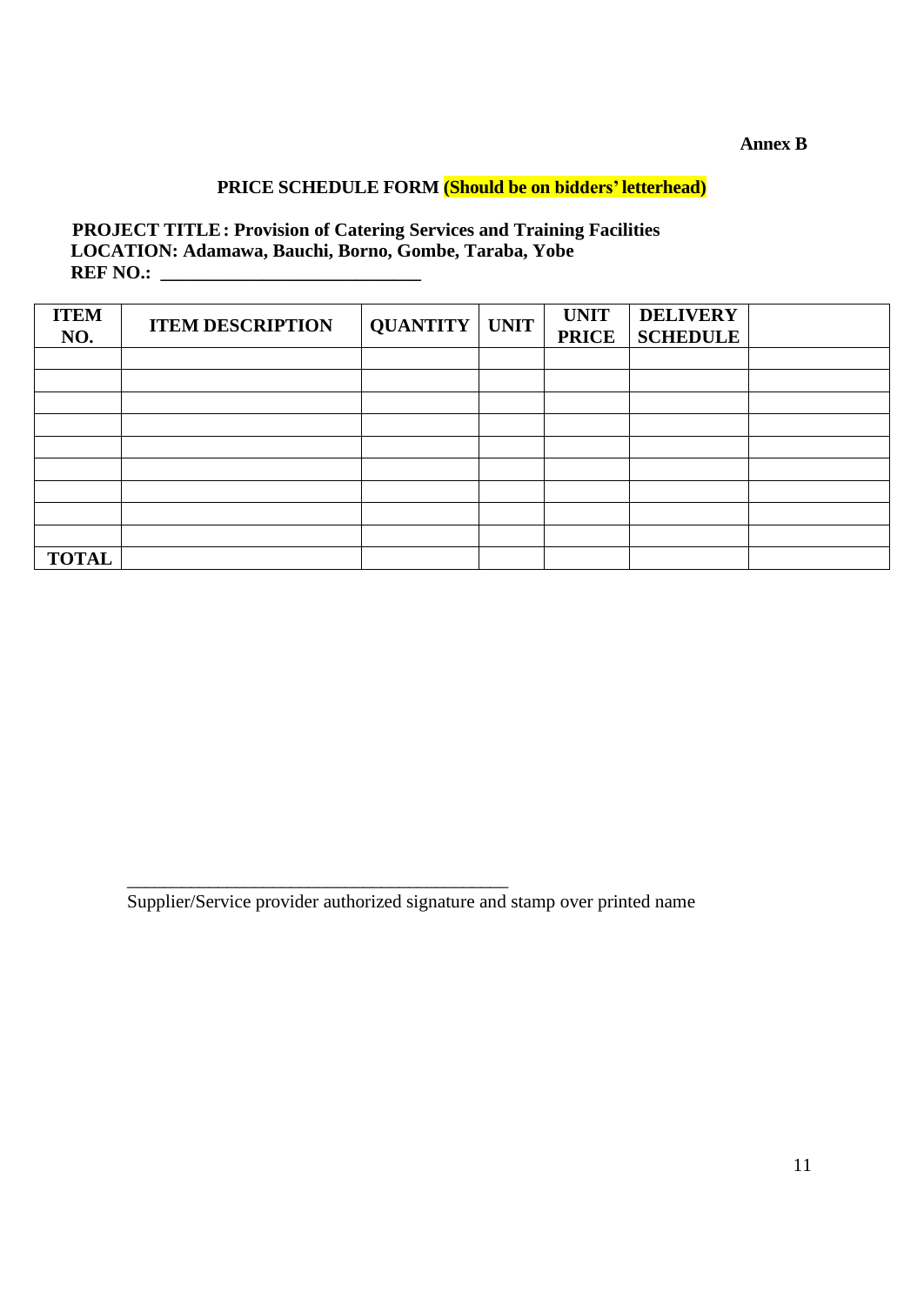### **Annex C**

| IOM office-specific Ref. No. |  |
|------------------------------|--|
| IOM Project Code             |  |

### **SERVICE AGREEMENT between the International Organization for Migration and [Name of the Service Provider] on [Type of Services]**

This Service Agreement is entered into by the **International Organization for Migration**, an organization which is part of the United Nations system, Mission in [XXX], [Address of the Mission], represented by [Name, Title of Chief of Mission etc.], hereinafter referred to as "**IOM**," and [**Name of the Service Provider**], [Address], represented by [Name, Title of the representative of the Service Provider], hereinafter referred to as the "**Service Provider**." IOM and the Service Provider are also referred to individually as a "**Party**" and collectively as the "**Parties**."

### **1. Introduction and Integral Documents**

The Service Provider agrees to provide IOM with [insert brief description of services] in accordance with the terms and conditions of this Agreement and its Annexes, if any.

The following documents form an integral part of this Agreement: [*add or delete as required*]

- (a) **Annex A** Bid/Quotation Form
- (b) **Annex B** Price Schedule
- (c) **Annex C** Delivery Schedule and Terms of Reference
- (d) **Annex D** Accepted Notice of Award (NOA)
- (e) **Annex E**  IOM Terms and Conditions for European Union Funded Service Type Agreements

### **2. Services**

2.1 The Service Provider agrees to provide to the IOM the following services (the "**Services**"):

[Outline services to be provided. Where relevant, include location and how frequently etc. services are to be provided. List all the deliverables and their date of submission, if applicable. Description needs to be as detailed as possible to provide for a reliable yardstick to measure compliance. It may be necessary to attach a description of the Services as an Annex.]

- 2.2 The Service Provider shall commence the provision of Services from **[date]** and fully and satisfactorily complete them by **[date]**.
- 2.3 The Service Provider agrees to provide the Services required under this Agreement in strict accordance with the specifications of this Article and any attached Annexes.

*[Optional for Long-Term Agreements (please delete if not applicable)]*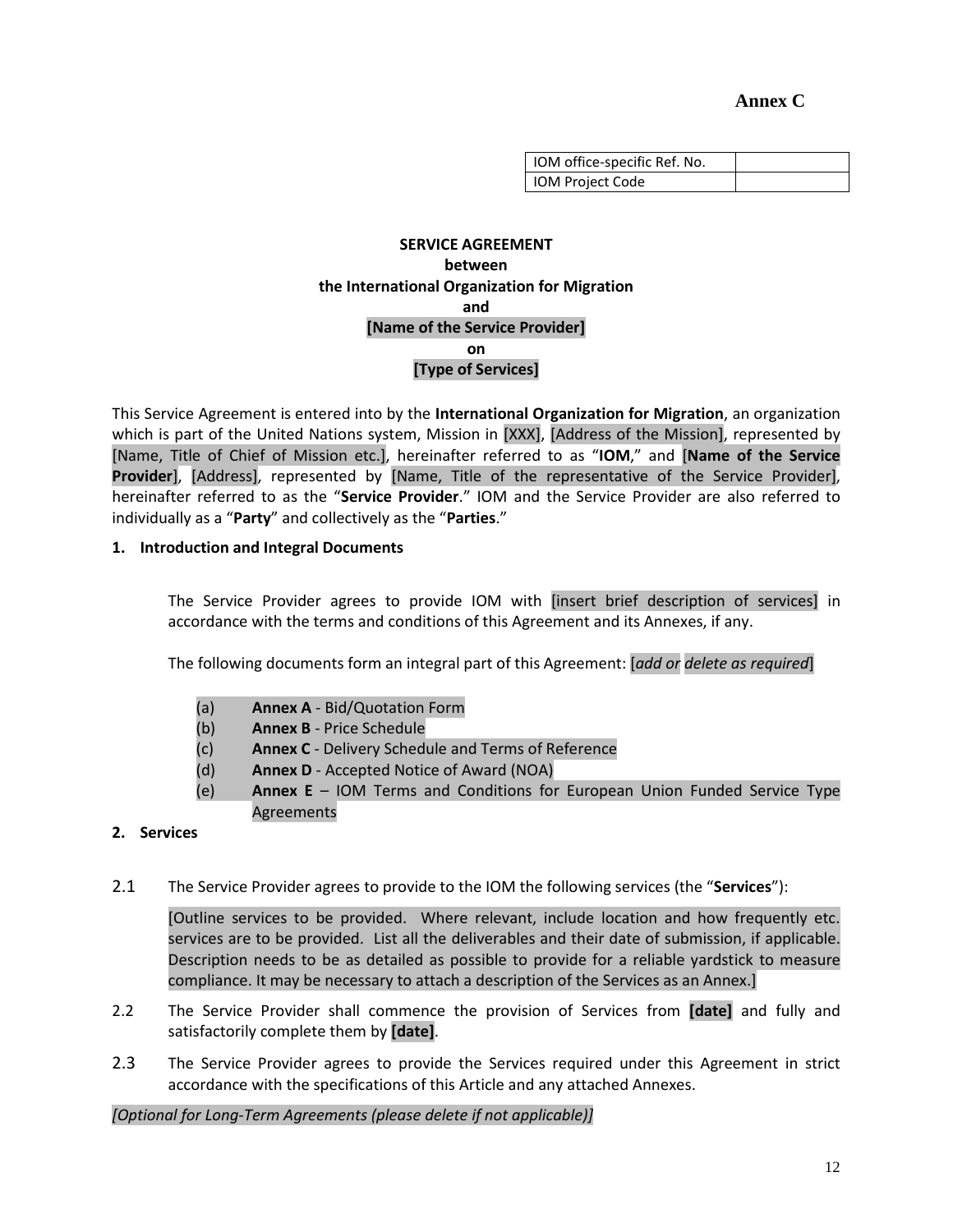2.4 Nothing in this Agreement shall be interpreted as creating an exclusive relationship between the Parties. IOM does not guarantee and is not obliged to request any minimum quantity of Services during the term of this Agreement.

### *[Optional for Piggybacking for other UN agencies (please delete if not applicable)]*

2.5 If any United Nations ("UN") entity wishes to avail of services which are of the same type as the Services through their own contracting formats, the Service Provider shall extend such services to them at prices and on terms no less favourable than those provided in this Agreement for the Services. For this purpose, IOM shall be entitled to disclose information related to this Agreement to any other UN entity.

#### **3. The Service Fee**

- 3.1 In full consideration for the complete performance of the Services in accordance with the terms of the Agreement, the all-inclusive total price for the Services under this Agreement shall be **[currency code] [amount in numbers] ([amount in words])** (the "**Service Fee**").
- 3.2 The Service Provider shall invoice IOM upon completion of all the Services. The invoice shall include: [services provided, hourly rate, number of hours billed, any travel and out of pocket expenses, (add/delete as necessary)]
- 3.3 The Service Fee shall become due [insert number of days in numbers] ([write figure in words]) days after IOM's receipt and approval of the invoice. Payment shall be made in [Currency code] by [bank transfer] to the following bank account:
	- Bank Name: Bank Branch: Bank Account Name: Bank Account Number: Swift Code: IBAN Number:
- 3.4 The Service Provider shall be responsible for the payment of all taxes, duties, levies and charges assessed on the Service Provider in connection with this Agreement.
- 3.5 IOM shall be entitled, without prejudice to any other rights or remedies it may have, to withhold payment of part or all of the Service Fee until the Service Provider has completed to the satisfaction of IOM the Services to which those payments relate.

#### **4. Warranties**

- 4.1 The Service Provider warrants that:
	- (a) It is a company financially sound and duly licensed, with adequate human resources, equipment, competence, expertise and skills necessary to provide fully and satisfactorily, within the stipulated completion period, all the Services in accordance with this Agreement;
	- (b) It shall comply with all applicable laws, ordinances, rules and regulations when performing its obligations under this Agreement;
	- (c) In all circumstances it shall act in the best interests of IOM;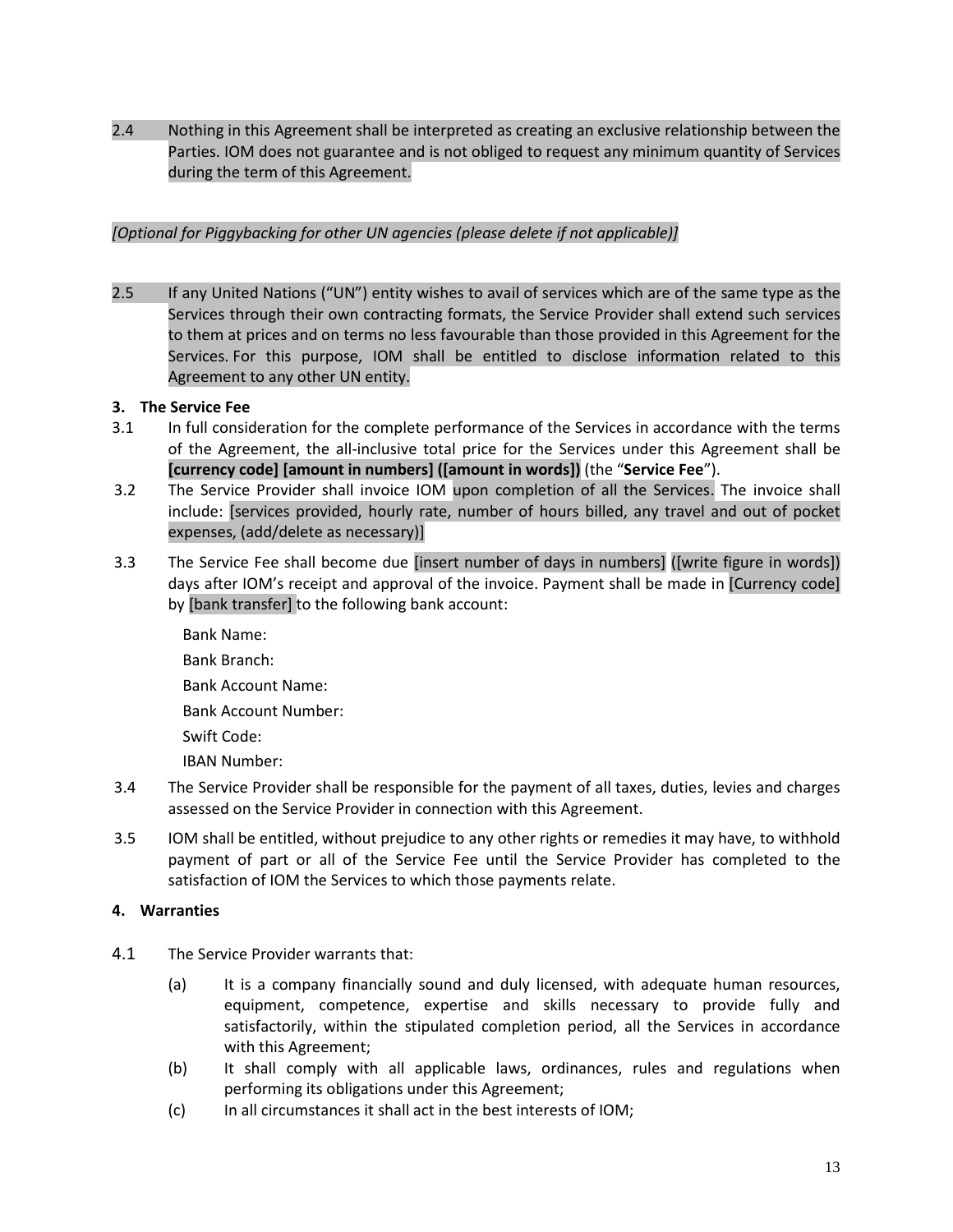- (d) No official of IOM or any third party has received from, will be offered by, or will receive from the Service Provider any direct or indirect benefit arising from the Agreement or award thereof;
- (e) It has not misrepresented or concealed any material facts in the procurement of this Agreement;
- (f) The Service Provider, its staff or shareholders have not previously been declared by IOM ineligible to be awarded agreements by IOM;
- (g) It has or shall take out relevant insurance coverage for the period the Services are provided under this Agreement;
- (h) The Price specified in this Agreement shall constitute the sole remuneration in connection with this Agreement. The Service Provider shall not accept for its own benefit any trade commission, discount or similar payment in connection with activities pursuant to this Agreement or the discharge of its obligations thereunder. The Service Provider shall ensure that any subcontractors, as well as the personnel and agents of either of them, similarly, shall not receive any such additional remuneration.
- (i) It shall respect the legal status, privileges and immunities of IOM as an intergovernmental organization, such as inviolability of documents and archive wherever it is located, exemption from taxation, immunity from legal process or national jurisdiction. In the event that the Service Provider becomes aware of any situation where IOM's legal status, privileges or immunities are not fully respected, it shall immediately inform IOM.
- (j) It is not included in the most recent Consolidated United Nations Security Council Sanctions List nor is it the subject of any sanctions or other temporary suspension. The Service Provider will disclose to IOM if it becomes subject to any sanction or temporary suspension during the term of this Agreement.
- (k) It must not employ, provide resources to, support, contract or otherwise deal with any person, entity or other group associated with terrorism as per the most recent Consolidated United Nations Security Council Sanctions List and all other applicable terrorism legislation. If, during the term of this Agreement, the Service Provider determines there are credible allegations that funds transferred to it in accordance with this Agreement have been used to provide support or assistance to individuals or entities associated with terrorism, it will inform IOM immediately who in consultation with the donors as appropriate, shall determine an appropriate response. The Service Provider shall ensure that this requirement is included in all subcontracts.
- 4.2 The Service Provider warrants that it shall abide by the highest ethical standards in the performance of this Agreement, which includes not engaging in any fraudulent, corrupt, discriminatory or exploitative practice or practice inconsistent with the rights set forth in the Convention on the Rights of the Child. The Service Provider shall immediately inform IOM of any suspicion that the following practice may have occurred or exist:
	- (a) a corrupt practice, defined as the offering, giving, receiving or soliciting, directly or indirectly, of anything of value to influence the action of IOM in the procurement process or in contract execution;
	- (b) a fraudulent practice, defined as any act or omission, including a misrepresentation or concealment, that knowingly or recklessly misleads, or attempts to mislead, IOM in the procurement process or the execution of a contract, to obtain a financial gain or other benefit or to avoid an obligation or in such a way as to cause a detriment to IOM;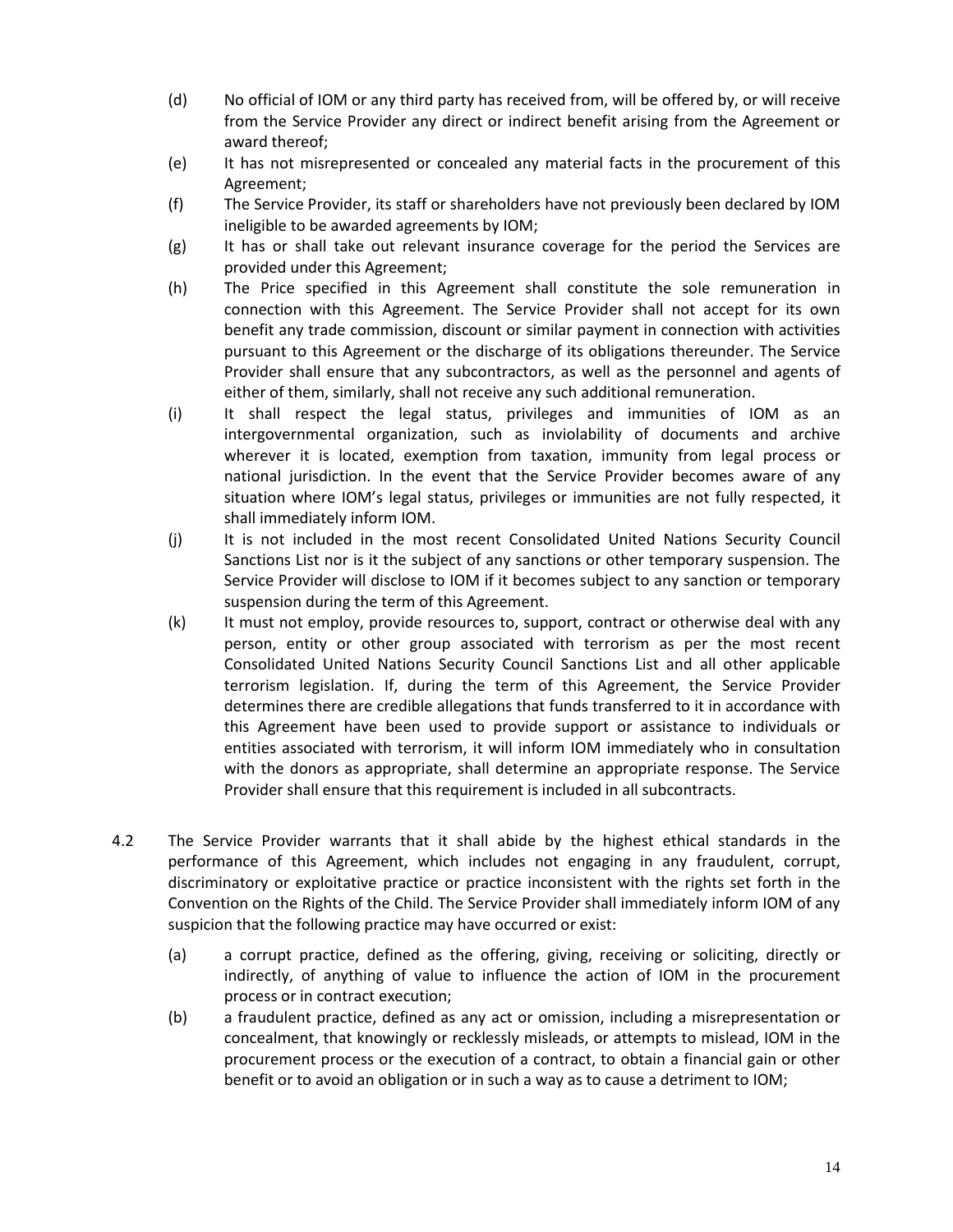- (c) a collusive practice, defined as an undisclosed arrangement between two or more bidders designed to artificially alter the results of the tender process to obtain a financial gain or other benefit;
- (d) a coercive practice, defined as impairing or harming, or threatening to impair or harm, directly or indirectly, any participant in the tender process to influence improperly its activities, or affect the execution of a contract.
- (e) an obstructive practice, defined as (i) deliberately destroying, falsifying, altering or concealing of evidence material to IOM investigations, or making false statements to IOM investigators in order to materially impede a duly authorized investigation into allegations of fraudulent, corrupt, collusive, coercive or unethical practices; and/or threatening, harassing or intimidating any party to present it from disclosing its knowledge of matters relevant to the investigation or from pursuing the investigation; or (ii) acts intended to materially impede the exercise of IOM's contractual rights of access to information.
- (f) any other unethical practice contrary to the principles of efficiency and economy, equal opportunity and open competition, transparency in the process and adequate documentation, highest ethical standards in all procurement activities.
- 4.3 The Service Provider further warrants that it shall:
	- (a) Take all appropriate measures to prohibit and prevent actual, attempted and threatened sexual exploitation and abuse ("SEA") by its employees or any other persons engaged and controlled by it to perform activities under this Agreement ("other personnel"). For the purpose of this Agreement, SEA shall include:
		- 1. Exchanging any money, goods, services, preferential treatment, job opportunities or other advantages for sexual favours or activities, including humiliating or degrading treatment of a sexual nature; abusing a position of vulnerability, differential power or trust for sexual purposes, and physical intrusion of a sexual nature whether by force or under unequal or coercive conditions.
		- 2. Engaging in sexual activity with a person under the age of 18 ("child"), except if the child is legally married to the concerned employee or other personnel and is over the age of majority or consent both in the child's country of citizenship and in the country of citizenship of the concerned employee or other personnel.
	- (b) Strongly discourage its employees or other personnel having sexual relationships with IOM beneficiaries.
	- (c) Report timely to IOM any allegations or suspicions of SEA, and investigate and take appropriate corrective measures, including imposing disciplinary measures on the person who has committed SEA.
	- (d) Ensure that the SEA provisions are included in all subcontracts.
	- (e) Adhere to above commitments at all times.
- 4.4 The Service Provider expressly acknowledges and agrees that breach by the Service Provider, or by any of the Service Provider's employees, contractors, subcontractors or agents, of any provision contained in Articles 4.1, 4.2 or 4.3 of this Agreement constitutes a material breach of this Agreement and shall entitle IOM to terminate this Agreement immediately on written notice without liability. In the event that IOM determines, whether through an investigation or otherwise, that such a breach has occurred then, in addition to its right to terminate the Agreement, IOM shall be entitled to recover from the Service Provider all losses suffered by IOM in connection with such breach.
- **5. Assignment and Subcontracting**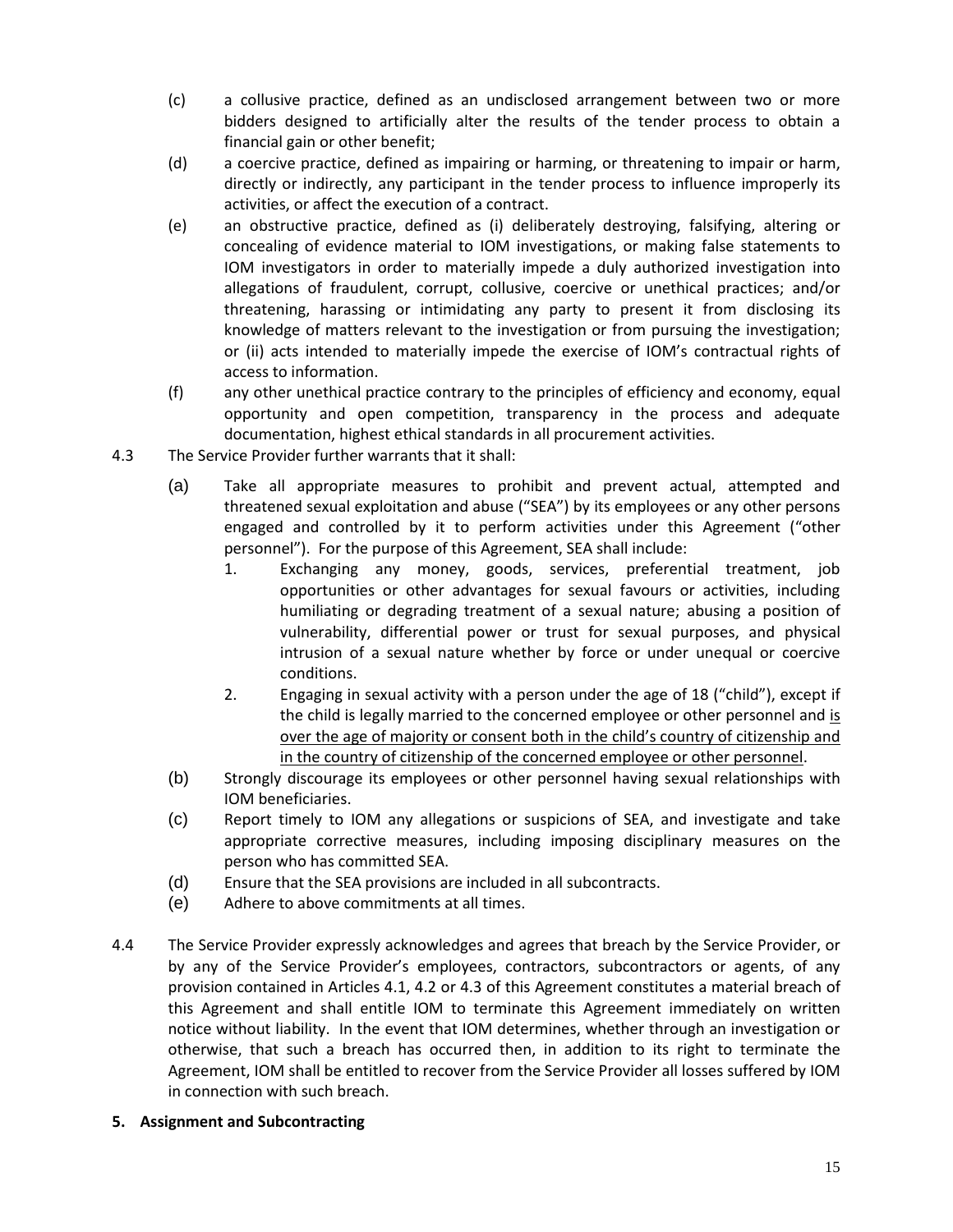- 5.1 The Service Provider shall not assign or subcontract the activities under this Agreement in part or all, unless agreed upon in writing in advance by IOM. Any subcontract entered into by the Service Provider without approval in writing by IOM may be cause for termination of the Agreement.
- 5.2 In certain exceptional circumstances by prior written approval of IOM, specific jobs and portions of the Services may be assigned to a subcontractor. Notwithstanding the said written approval, the Service Provider shall not be relieved of any liability or obligation under this Agreement nor shall it create any contractual relation between the subcontractor and IOM. The Service Provider shall include in an agreement with a subcontractor all provisions in this Agreement that are applicable to a subcontractor, including relevant Warranties and Special Provisions. The Service Provider remains bound and liable thereunder and it shall be directly responsible to IOM for any faulty performance under the subcontract. The subcontractor shall have no cause of action against IOM for any breach of the subcontract.

#### **6. Delays, Defaults and Force Majeure**

- 6.1 Time is of the essence in the performance of this Agreement. If the Service Provider fails to provide the Services within the times agreed to in the Agreement, IOM shall, without prejudice to other remedies under this Agreement, be entitled to deduct liquidated damages for delay. The amount of such liquidated damages shall be 0.1% of the value of the total Service Fee per day or part thereof up to a maximum of 10% of the Service Fee. IOM shall have the right to deduct such amount from the Service Provider's outstanding invoices, if any. Such liquidated damages shall only be applied when delay is caused solely by the default of the Service Provider. Acceptance of Services delivered late shall not be deemed a waiver of IOM's rights to hold the Service Provider liable for any loss and/or damage resulting therefrom, nor shall it act as a modification of the Service provider's obligation to perform further Services in accordance with the Agreement.
- 6.2 In case of failure by the Service Provider materially to perform under the terms and conditions of this Agreement, IOM may, after giving the Service Provider 30 days' written notice to perform and without prejudice to any other rights or remedies, terminate the Agreement with immediate effect without liability.
- 6.3 Neither Party will be liable for any delay in performing or failure to perform any of its obligations under this Agreement if such delay or failure is caused by force majeure, which means any unforeseeable and irresistible act of nature, any act of war (whether declared or not), invasion, revolution, insurrection, terrorism, blockade or embargo, strikes, Governmental or state restrictions, natural disaster, epidemic, public health crisis, and any other circumstances which are not caused by nor within the control of the affected Party.

As soon as possible after the occurrence of a force majeure event which impacts the ability of the affected Party to comply with its obligations under this Agreement, the affected Party will give notice and full details in writing to the other Party of the existence of the force majeure event and the likelihood of delay. On receipt of such notice, the unaffected Party shall take such action as it reasonably considers appropriate or necessary in the circumstances, including granting to the affected Party a reasonable extension of time in which to perform its obligations. During the period of force majeure, the affected Party shall take all reasonable steps to minimize damages and resume performance.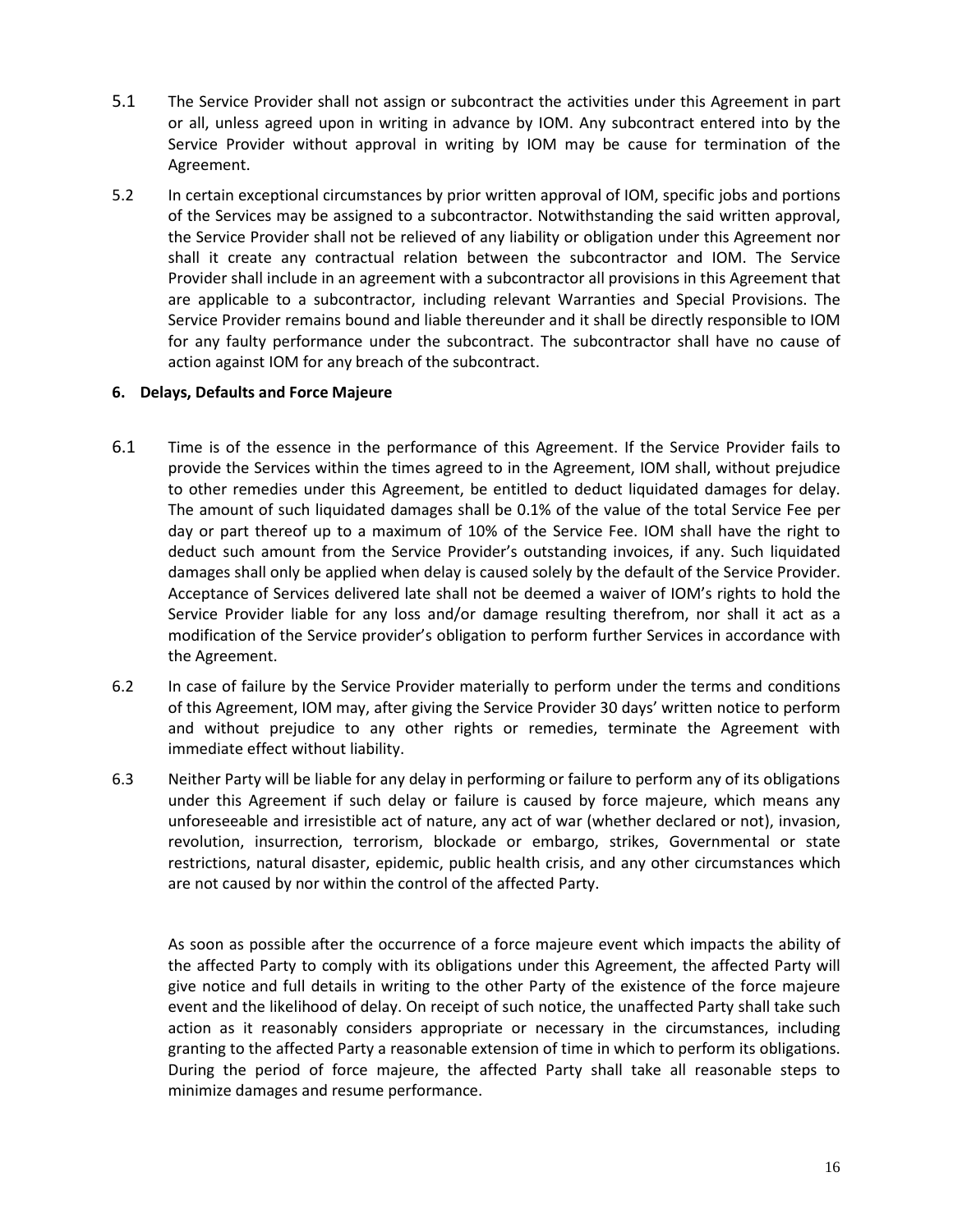IOM shall be entitled without liability to suspend or terminate the Agreement if the Service Provider is unable to perform its obligations under the Agreement by reason of force majeure. In the event of such suspension or termination, the provisions of Article 17 (Termination) shall apply.

### **7. Independent Contractor**

The Service Provider, its employees and other personnel as well as its subcontractors and their personnel, if any, shall perform all Services under this Agreement as an independent contractor and not as an employee or agent of IOM.

### **8. Audit**

The Service Provider agrees to maintain financial records, supporting documents, statistical records and all other records relevant to the Services in accordance with generally accepted accounting principles to sufficiently substantiate all direct and indirect costs of whatever nature involving transactions related to the provision of Services under this Agreement. The Service Provider shall make all such records available to IOM or IOM's designated representative at all reasonable times until the expiration of 7 (seven) years from the date of final payment, for inspection, audit, or reproduction. On request, employees of the Service Provider shall be available for interview.

### **9. Confidentiality**

- 9.1 All information which comes into the Service Provider's possession or knowledge in connection with this Agreement is to be treated as strictly confidential. The Service Provider shall not communicate such information to any third party without the prior written approval of IOM. The Service Provider shall comply with IOM Data Protection Principles in the event that it collects, receives, uses, transfers or stores any personal data in the performance of this Agreement. These obligations shall survive the expiration or termination of this Agreement.
- 9.2 Notwithstanding the previous paragraph, IOM may disclose information related to this Agreement, such as the name of the Service Provider and the value of the Agreement, the title of the contract/project, nature and purpose of the contract/project, name and locality/address of the Service Provider and the amount of the contract/project to the extent as required by IOM's donors or in relation to IOM's commitment to any initiative for transparency and accountability of funding received by IOM in accordance with the policies, instructions and regulations of IOM.

#### **10. Intellectual Property**

All intellectual property and other proprietary rights including, but not limited to, patents, copyrights, trademarks, and ownership of data resulting from the performance of the Services shall be vested in IOM, including, without any limitation, the rights to use, reproduce, adapt, publish and distribute any item or part thereof.

#### **11. Notices**

Any notice given pursuant to this Agreement will be sufficiently given if it is in writing and received by the other Party at the following address: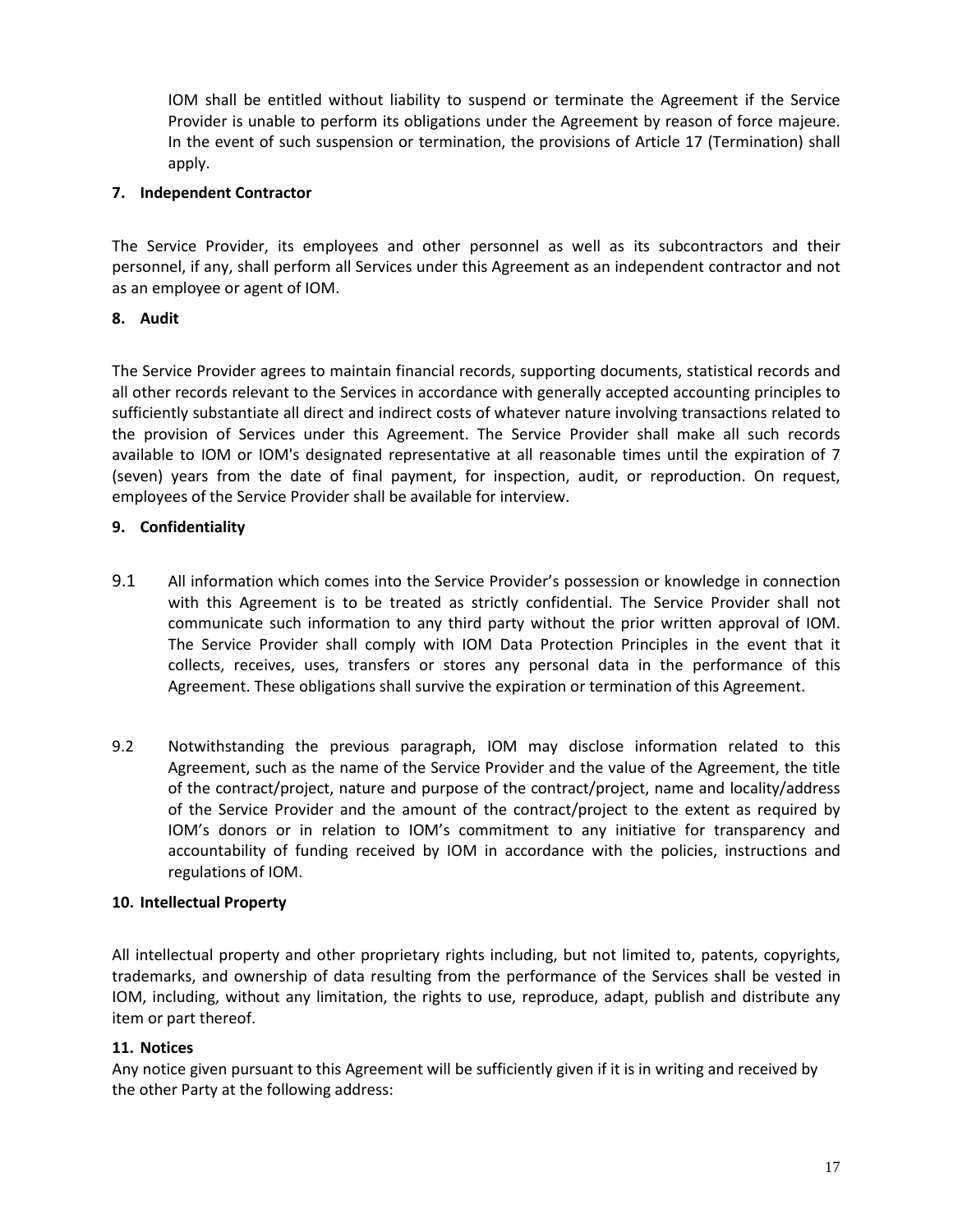## **International Organization for Migration (IOM)**

Attn: [Name and title/position of IOM contact person]

[IOM's address]

Email: [IOM's email address]

### **[Full name of the Service Provider]**

Attn: [Name and title/position of the Service Provider's contact person]

[Service Provider's address]

Email: [Service Provider's email address]

### **Dispute Resolution**

- 12.1. Any dispute, controversy or claim arising out of or in relation to this Agreement, or the breach, termination or invalidity thereof, shall be settled amicably by negotiation between the Parties.
- 12.2 In the event that the dispute, controversy or claim has not been resolved by negotiation within 3 (three) months of receipt of the notice from one party of the existence of such dispute, controversy or claim, either Party may request that the dispute, controversy or claim is resolved by conciliation by one conciliator in accordance with the UNCITRAL Conciliation Rules of 1980. Article 16 of the UNCITRAL Conciliation Rules does not apply.
- 12.3 In the event that such conciliation is unsuccessful, either Party may submit the dispute, controversy or claim to arbitration no later than 3 (three) months following the date of termination of conciliation proceedings as per Article 15 of the UNCITRAL Conciliation Rules. The arbitration will be carried out in accordance with the 2010 UNCITRAL arbitration rules as adopted in 2013. The number of arbitrators shall be one and the language of arbitral proceedings shall be English, unless otherwise agreed by the Parties in writing. The arbitral tribunal shall have no authority to award punitive damages. The arbitral award will be final and binding.
- 12.4 The present Agreement as well as the arbitration agreement above shall be governed by the terms of the present Agreement and supplemented by internationally accepted general principles of law for the issues not covered by the Agreement, to the exclusion of any single national system of law that would defer the Agreement to the laws of any given jurisdiction. Internationally accepted general principles of law shall be deemed to include the UNIDROIT Principles of International Commercial Contracts. Dispute resolution shall be pursued confidentially by both Parties. This Article survives the expiration or termination of the present Agreement.

### **12. Use of IOM Name, Abbreviation and Emblem**

The Service Provider shall not be entitled to use the name, abbreviation or emblem of IOM without IOM's prior written authorisation. The Service Provider acknowledges that use of the IOM name, abbreviation and emblem is strictly reserved for the official purposes of IOM and protected from unauthorized use by Article 6*ter* of the Paris Convention for the Protection of Industrial Property, revised in Stockholm in 1967 (828 UNTS 305 (1972)).

**13. tatus of IOM**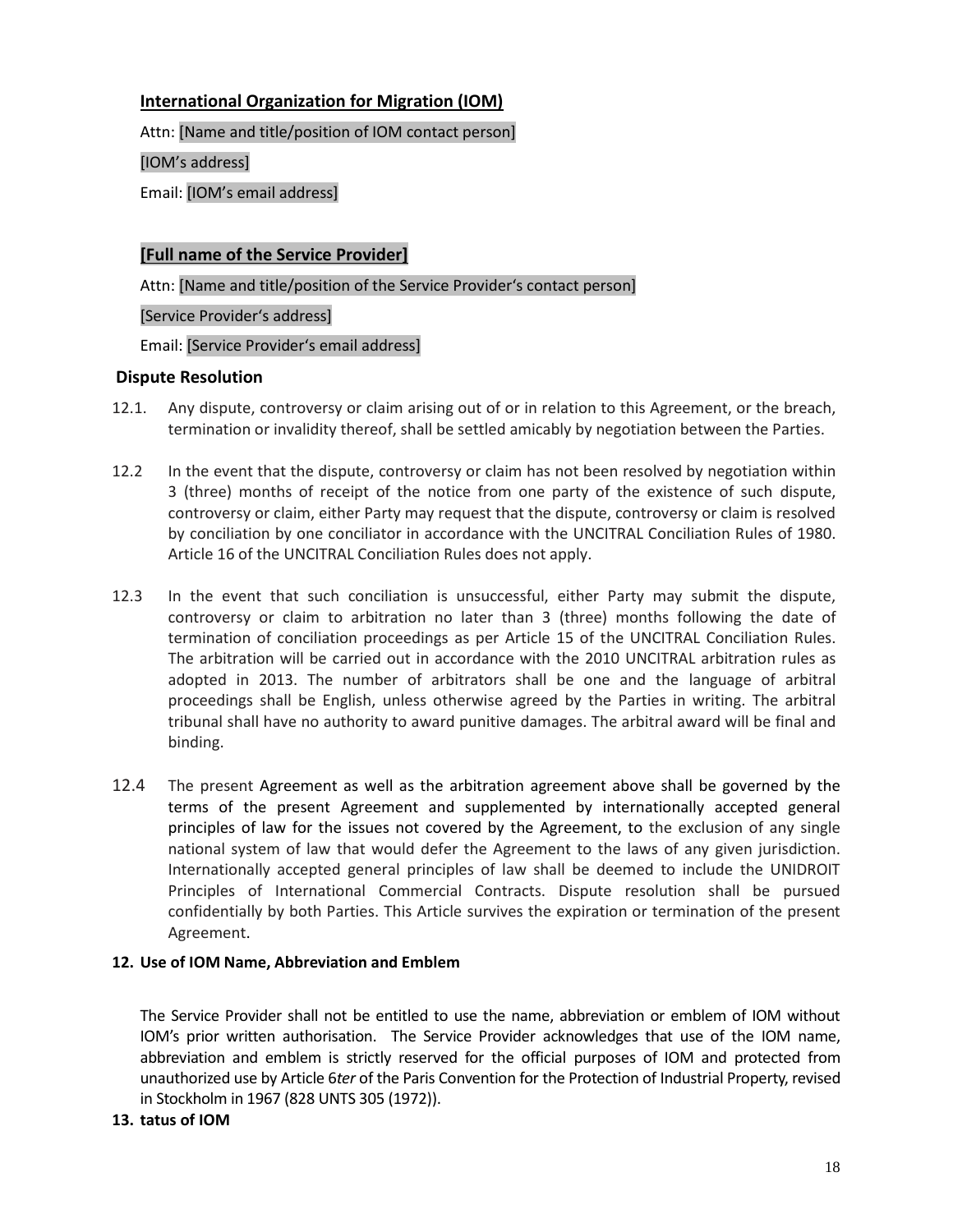Nothing in or relating to the Agreement shall be deemed a waiver, express or implied, of any of the privileges and immunities of the International Organization for Migration as an intergovernmental organization.

#### **14. Guarantee and Indemnities**

- 15.1 The Service Provider shall guarantee any work performed under this Agreement for a period of 12 (twelve) months after final payment by IOM under this Agreement.
- 15.2 The Service Provider shall at all times defend, indemnify, and hold harmless IOM, its officers, employees, and agents from and against all losses, costs, damages and expenses (including legal fees and costs), claims, suits, proceedings, demands and liabilities of any kind or nature to the extent arising out of or resulting from acts or omissions of the Service Provider or its employees, officers, agents or subcontractors, in the performance of this Agreement. IOM shall promptly notify the Service Provider of any written claim, loss, or demand for which the Service Provider is responsible under this clause. This indemnity shall survive the expiration or termination of this Agreement.

#### **15. Waiver**

Failure by either Party to insist in any one or more instances on a strict performance of any of the provisions of this Agreement shall not constitute a waiver or relinquishment of the right to enforce the provisions of this Agreement in future instances, but this right shall continue and remain in full force and effect.

#### **16. Termination**

- 17.1 IOM may at any time suspend or terminate this Agreement, in whole or in part, with immediate effect, by providing written notice to the Service Provider, in any case where the mandate of IOM applicable to the performance of the Agreement or the funding of IOM applicable to the Agreement is reduced or terminated. In addition, IOM may suspend or terminate the Agreement upon thirty (30) days' written notice without having to provide any justification.
- 17.2 In the event of termination of this Agreement, IOM will only pay for the Services completed in accordance with this Agreement, unless otherwise agreed in writing by the Parties. The Service Provider shall return to IOM any amounts paid in advance within 7 (seven) days from the notice of termination.
- 17.3 In the event of any termination of the Agreement, upon receipt of notice of termination, the Service Provider shall take immediate steps to bring the performance of any obligations under the Agreement to a close in a prompt and orderly manner, and in doing so, reduce expenses to a minimum, place no further subcontracts or orders for materials, services, or facilities, and terminate all subcontracts or orders to the extent they relate to the portion of the Agreement. Upon termination, the Service Provider shall waive any claims for damages including loss of anticipated profits on account thereof.
- 17.4 In the event of suspension of this Agreement, IOM will specify the scope of activities and/or deliverables that shall be suspended in writing. All other rights and obligations of this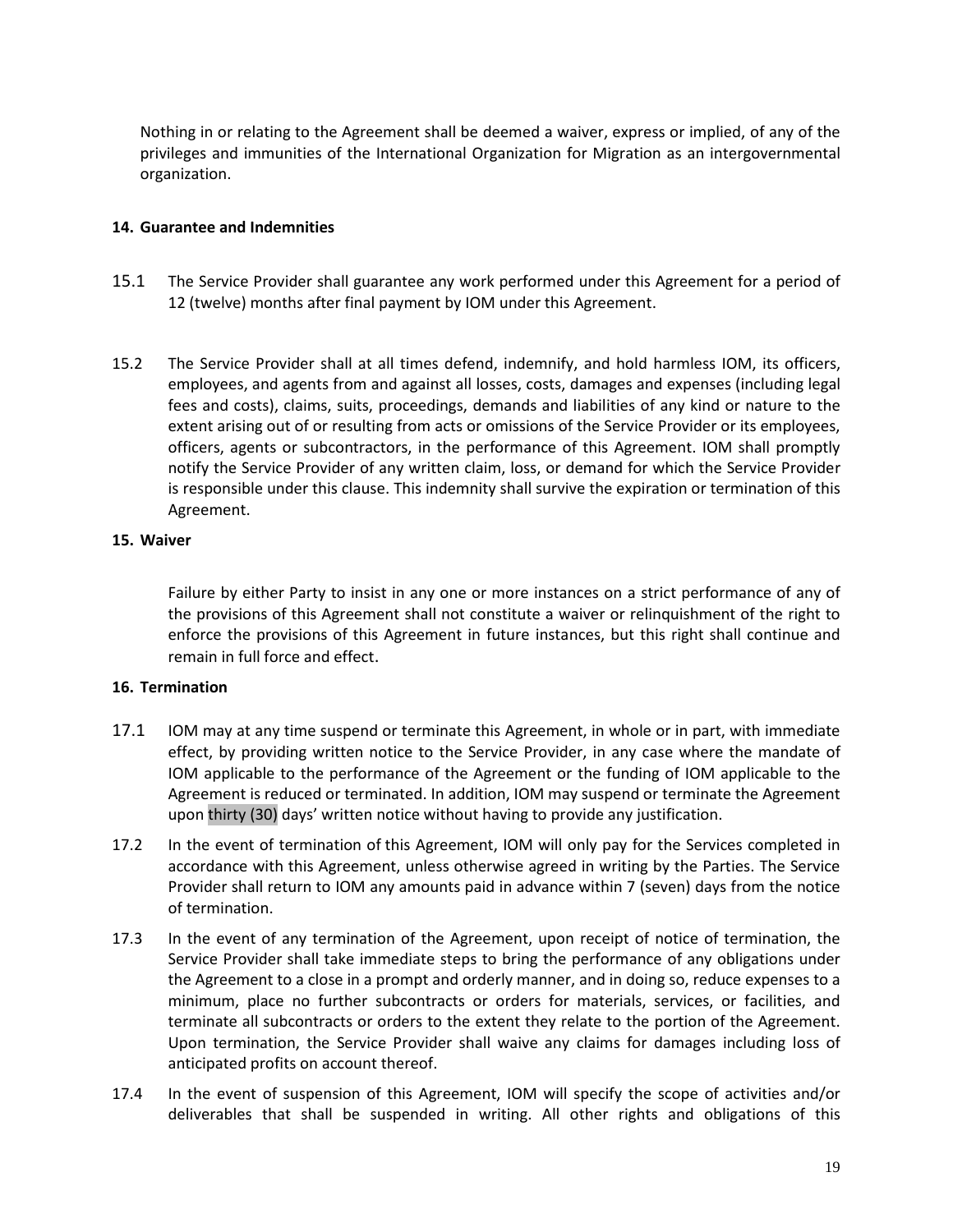Agreement shall remain applicable during the period of suspension. IOM will notify the Service Provider in writing when the suspension is lifted and may modify the completion date. The Service Provider shall not be entitled to claim or receive any Service Fee or costs incurred during the period of suspension of this Agreement.

#### **17. Severability**

If any part of this Agreement is found to be invalid or unenforceable, that part will be severed from this Agreement and the remainder of the Agreement shall remain in full force.

### **18. Entirety**

This Agreement embodies the entire agreement between the Parties and supersedes all prior agreements and understandings, if any, relating to the subject matter of this Agreement.

### **19. Final Clauses**

- 20.1 This Agreement will enter into force upon signature by both Parties. It will remain in force until completion of all obligations of the Parties under this Agreement unless terminated earlier in accordance with Article 17.
- 20.2 Amendments may be made by mutual agreement in writing between the Parties. Amendment of the provisions of Article 2.2 (Service commencement/completion dates) or Article 3.1 (Service Fee) shall be made through an amendment to this Agreement signed by both Parties.

Signed in duplicate in English, on the dates and at the places indicated below.

| For and on behalf of        |              |     | For and on behalf of       |
|-----------------------------|--------------|-----|----------------------------|
| International<br><b>The</b> | Organization | for | [Name of Service Provider] |
| Migration                   |              |     |                            |
| Signature                   |              |     | Signature                  |
|                             |              |     |                            |
| Name:                       |              |     | Name:                      |
| Position:                   |              |     | Position:                  |
| Date:                       |              |     | Date:                      |
| Place:                      |              |     | Place:                     |
|                             |              |     |                            |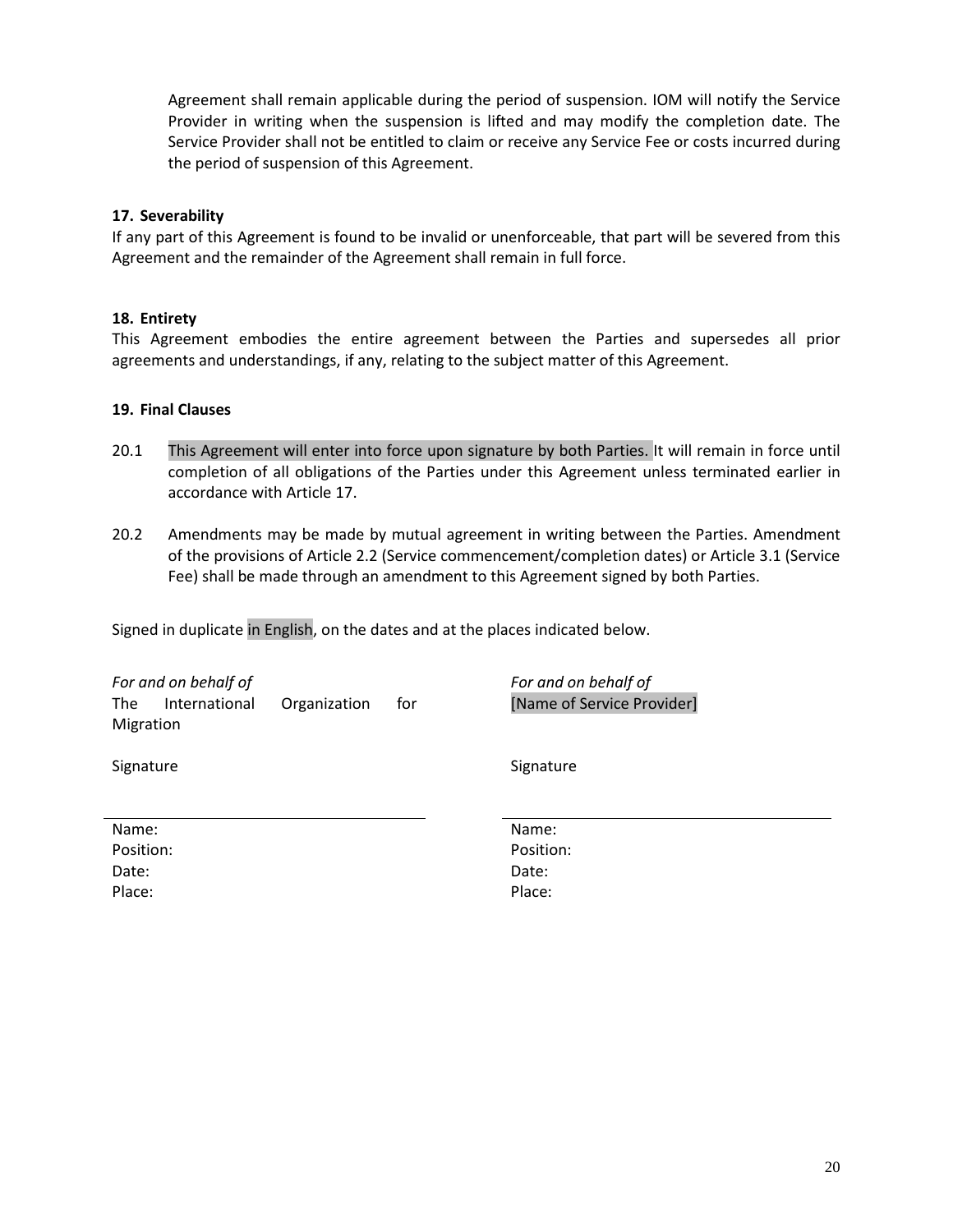| <b>Annex X</b>   |  |
|------------------|--|
| <b>PERSONA 1</b> |  |

[Attach the Annex/es and label accordingly]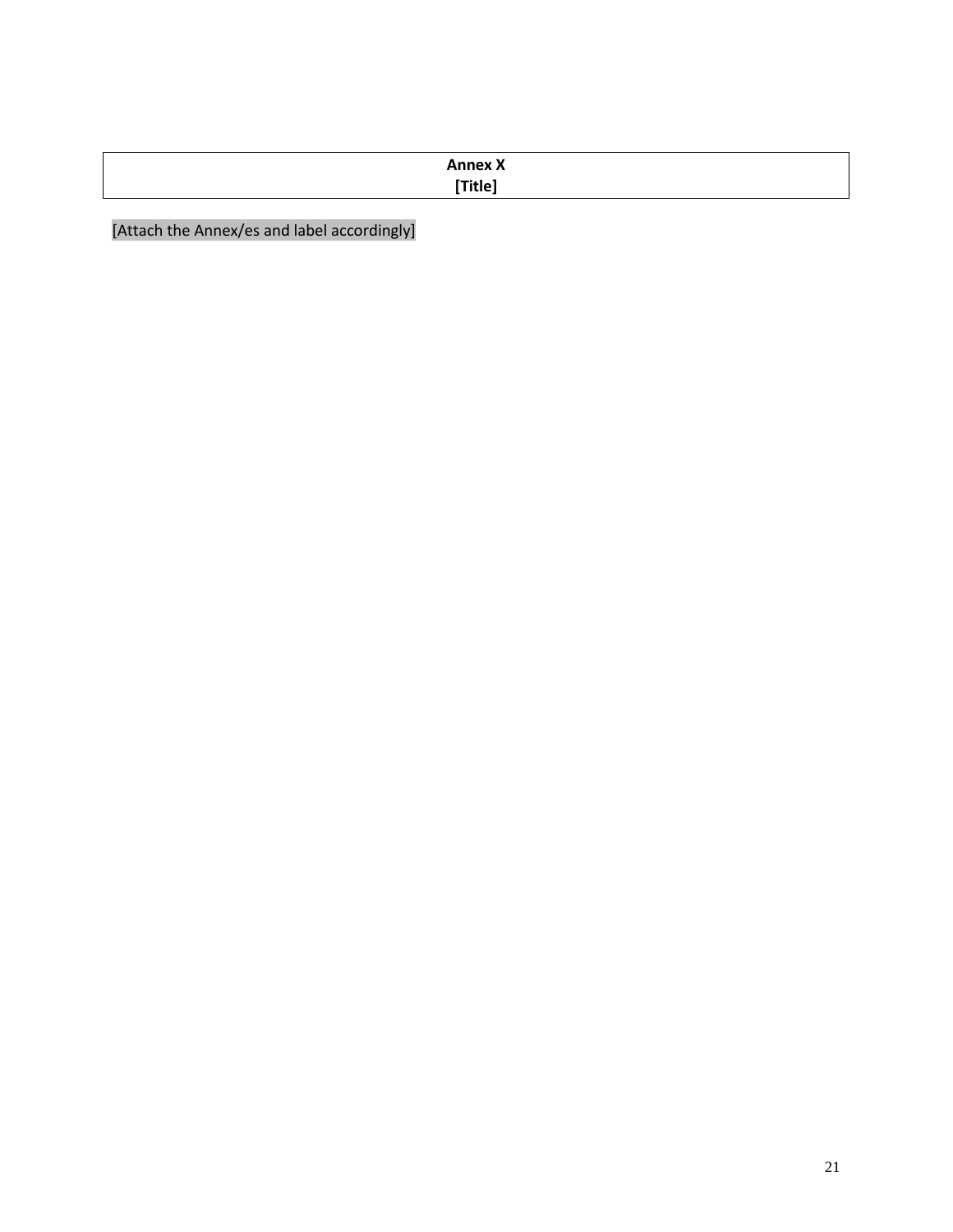

# VENDOR INFORMATION SHEET

| Registered Vendor Name*: Company<br><b>Other Names/Acronyms</b><br>Address*<br>House No<br><b>Street Name</b><br>ZIP/Postal Code*<br>City* |                                           |                                                      |                                                                                                     |
|--------------------------------------------------------------------------------------------------------------------------------------------|-------------------------------------------|------------------------------------------------------|-----------------------------------------------------------------------------------------------------|
|                                                                                                                                            |                                           |                                                      |                                                                                                     |
|                                                                                                                                            |                                           |                                                      |                                                                                                     |
|                                                                                                                                            |                                           |                                                      |                                                                                                     |
|                                                                                                                                            |                                           |                                                      |                                                                                                     |
|                                                                                                                                            |                                           |                                                      |                                                                                                     |
|                                                                                                                                            |                                           |                                                      |                                                                                                     |
|                                                                                                                                            |                                           |                                                      |                                                                                                     |
| Region*                                                                                                                                    |                                           |                                                      |                                                                                                     |
| Country*                                                                                                                                   |                                           |                                                      |                                                                                                     |
| <b>Contact Information</b>                                                                                                                 |                                           |                                                      |                                                                                                     |
| Company Tel/Mobile:                                                                                                                        |                                           | <b>Contact Person:</b>                               |                                                                                                     |
| Company Email:                                                                                                                             |                                           | <b>Contact Person Position:</b>                      |                                                                                                     |
| Company Website:                                                                                                                           |                                           |                                                      |                                                                                                     |
|                                                                                                                                            |                                           |                                                      |                                                                                                     |
| <b>Industry Category*:</b>                                                                                                                 | 0100 - Commercial Vendors                 |                                                      | 0500 - International Organizations - Non-UN                                                         |
| 0200 - National CSOs                                                                                                                       |                                           | 0600 - UN entities                                   |                                                                                                     |
|                                                                                                                                            | 0300 - National Government Entities       | 0005 - Individual Consultant/Non-Staff               |                                                                                                     |
| 0400 - International CSOs                                                                                                                  |                                           |                                                      |                                                                                                     |
|                                                                                                                                            |                                           |                                                      | <b>Notes</b><br>All fields marked with * are mandatory. The form                                    |
| <b>Business Type*:</b>                                                                                                                     | Direct Producer/Manufacturing             |                                                      | may be returned if mandatory fields are<br>missing/incorrect or in the wrong format (esp, Zipcode). |
|                                                                                                                                            | Reseller/Distributor/Service Provider     |                                                      |                                                                                                     |
| Provide Services/Goods Internationally*                                                                                                    | Yes                                       | No                                                   | Vendor Name - should match IDs or registration<br>documents.                                        |
| Disability-inclusive*                                                                                                                      | Yes                                       | Not applicable                                       | If there is insufficient space, please use the Other                                                |
| Women-owned/controlled*                                                                                                                    |                                           | At least 51% women-owned/controlled                  | Information section                                                                                 |
|                                                                                                                                            |                                           | Less than 51% women-owned/controlled                 |                                                                                                     |
|                                                                                                                                            | Not applicable                            |                                                      |                                                                                                     |
|                                                                                                                                            |                                           |                                                      |                                                                                                     |
| Product Categories (check all applicable)*                                                                                                 |                                           |                                                      |                                                                                                     |
| Agriculture, Livestock and Fisheries                                                                                                       | <b>Fuels and Derivatives</b><br>Furniture | Legal and Investigation<br>Logistics and Warehousing | Power Supply and Electric                                                                           |
| Chemicals<br>Clothing and Luggage                                                                                                          | Hospitality, Events                       | Media and Printing                                   | Quality Control and Environment                                                                     |
| Construction                                                                                                                               | Insurances                                | Medical, Drugs and Pharma                            | Security<br>Social and Humanitarian Services                                                        |
| Consultancy and Contracted Services                                                                                                        | IT and Communications                     | NFIs - Household and Camps                           | Tickets                                                                                             |
| Finance and Administration                                                                                                                 | <b>Land and Buildings</b>                 | Office Equipment and Supply                          | <b>Tools and Machinery</b>                                                                          |
| Food and Beverage                                                                                                                          | Learning, Training and Recreation         | Personal Care                                        | Vehicles and Accessories                                                                            |
| <b>UNGM No.</b>                                                                                                                            |                                           | https://www.ungm.org/UNUser/Home                     |                                                                                                     |
| <b>UN Partner Portal Reference</b>                                                                                                         |                                           | https://www.unpartnerportal.org                      |                                                                                                     |
| <b>Registration Date</b>                                                                                                                   |                                           | Main Country of Operations (dd-mmm-yyyy)             |                                                                                                     |
| <b>Licensing Auth./Type</b>                                                                                                                | License No.:                              | Reg. Date:                                           | <b>Expiry Date:</b>                                                                                 |
| For additional licenses, please use the Other Information Section                                                                          |                                           | dd-mmm-yyyy                                          | dd-mmm-yyyy                                                                                         |
| Partner Entities (indicate if there are other relevant business partner accounts already registered in IOM. Format: Account Number-Name)   |                                           |                                                      |                                                                                                     |
|                                                                                                                                            |                                           |                                                      |                                                                                                     |
| Same entity registered in another office                                                                                                   |                                           |                                                      |                                                                                                     |

Subsidiaries/Branches